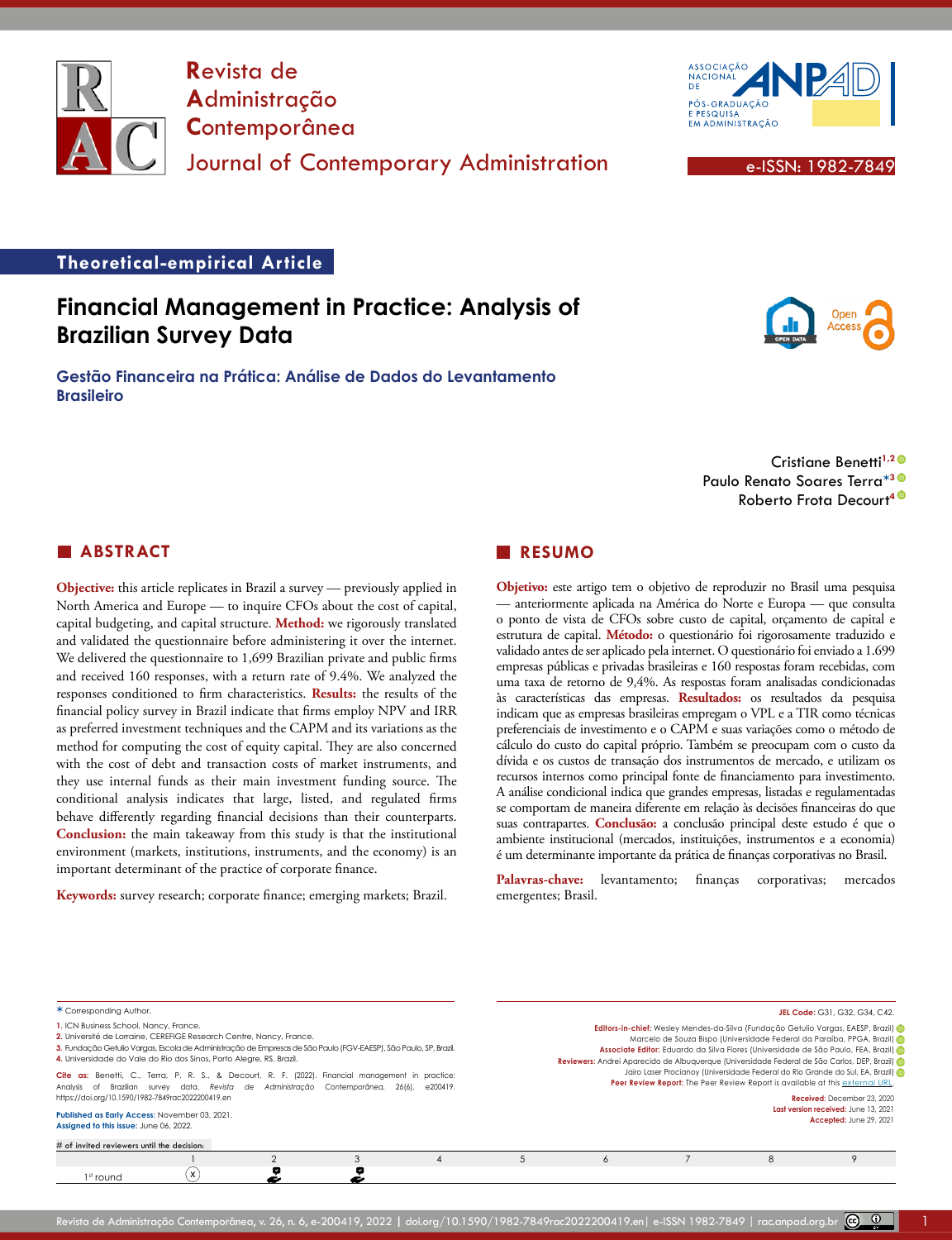#### **INTRODUCTION**

This article has the objective of reproducing in Brazil a survey — previously applied in two different continents, North America and Europe — to inquire about the cost of capital, capital budgeting, and capital structure. The survey utilized in this article is the Graham and Harvey's (2001) survey and its extended form employed by [Brounen,](#page-15-0)  [de Jong, and Koedijk \(2004\).](#page-15-0) Our survey also bears some similarities with Bancel and Mittoo's (2004) survey. [Percival](#page-16-0)  [\(1993\)](#page-16-0) criticizes the academics' focus on how they believe managers should act instead of studying what they do and why. [Neuhauser \(2007\)](#page-16-1) considers that the survey method, using primary data, can improve our knowledge of most finance topics. We asked managers in Brazil about their decisions on the cost of capital, capital budgeting, and capital structure.

This survey's uniqueness is based on the fact that it allows interpreting how organizations interact within a different set of institutions. This exploration should shed some light on the decisions made by organizations — more specifically, by their agents — in reaction to a different set of constraints. This study is thus unique in providing revealing insights into the corporate experience of capital budgeting, cost of capital, and capital structure reported by Brazilian CFOs at the beginning of the century.

For concision's sake, we do not provide an explicit literature review on the theoretical background of the topics addressed in our survey. However, we do refer the interested reader to recent and thorough literature surveys that provide an in-depth view of such topics: [Jagannathan,](#page-16-2)  [Liberti, Liu, and Meier \(2017\)](#page-16-2) for cost of capital, [Graham](#page-16-3)  [and Leary \(2011\)](#page-16-3) for capital structure, [Colla, Ippolito, and](#page-15-1)  [Li \(2020\)](#page-15-1) for debt structure, [Almeida, Campello, Cunha,](#page-15-2)  [and Weisbach \(2014\)](#page-15-2) for liquidity management, and [Farre-](#page-15-3)[Mensa, Michaely, and Schmalz \(2014\)](#page-15-3) for payout policy.

Survey studies in finance have a long tradition in the literature. Although most studies focused on the United States (e.g. [Block, 1999;](#page-15-4) [Brav, Graham, Harvey,](#page-15-5)  [& Michaely, 2005;](#page-15-5) [Bruner, Eades, Harris, & Higgins,](#page-15-6)  [1998](#page-15-6); [Epps & Mitchem, 1994;](#page-15-7) [Gitman & Forrester, 1977;](#page-16-4) [Gitman & Mercurio, 1982](#page-16-5); [Graham & Harvey, 2001;](#page-16-6) [Lintner, 1956](#page-16-7); [Poterba & Summers, 1995](#page-16-8); [Stanley & Block,](#page-16-9)  [1984](#page-16-9)), international surveys have been documented as well. Most studies focused on the United Kingdom [\(Arnold &](#page-15-8)  [Hatzopoulos, 2000;](#page-15-8) [Beattie, Goodacre, & Thomson, 2006;](#page-15-9) [Dhanani, 2005](#page-15-10); [Pike, 1996](#page-16-10); [Sangster, 1993\)](#page-16-11). Interestingly, cross-country comparative studies have been relatively rare. Notable exceptions are [Bancel and Mittoo \(2004\),](#page-15-11) who surveyed 16 European countries about capital structure, [Brounen, de Jong, and Koedijk \(2004\)](#page-15-0), who focused on four major European countries, and [Maquieira, Preve, and](#page-16-12) 

[Sarria-Allende \(2012\),](#page-16-12) who surveyed seven Latin American countries: Argentina, Chile, Colombia, Ecuador, Peru, Uruguay, and Venezuela, but unfortunately could not get any responses from Brazil, the biggest economy of the region. To the best of our knowledge, no financial survey focusing on Brazilian firms has been published in English so far.

In Brazil, the literature records a few survey studies in finance. [Fensterseifer, Galesne, and Ziegelmann \(1987\)](#page-15-12) investigate the capital budgeting techniques of 153 Brazilian firms. [Fensterseifer and Saul \(1993\)](#page-15-13) update the previous paper by also studying the cost of capital and the sensitivity of investment to the short-term business cycle in 132 firms. [Eid \(1996\)](#page-15-14) surveys 161 firms regarding their capital structure decisions. [Saul \(1999\)](#page-16-13) implements the most comprehensive finance survey in Brazil to date by updating all the previous surveys, studying issues of capital budgeting, cost of capital, and capital structure decisions of more than 150 Brazilian CFOs. More recently, Campos, Jucá, and Nakamura (2016) survey managers in Brazil about their practices regarding the cost of capital. The authors collected survey data from 40 listed Brazilian companies and concluded, among other things, that CFOs use the weighted average cost of capital (WACC) approach for computing their companies' overall cost of capital and the capital assets pricing model (CAPM) for the equity cost of capital, adjusted to particularities of the Brazilian context.

Our results indicate that Brazilian firms employ NPV and IRR as preferred investment techniques, and the CAPM and its variations as the main method for computing the cost of equity capital. They use internal funds as their principal investment funding source, and they pay attention to the cost of debt and transaction costs of market instruments. In addition, the conditional analysis indicates that large, listed, growth, and regulated firms behave significantly differently regarding financial decisions than their counterparts. Moreover, the main takeaway from this research is that the institutional environment (i.e., markets, institutions, instruments, and the economy) is an essential element of the practice of corporate finance.

This paper contributes to the literature in several ways. First, it explores the field study method in finance in an emerging market, which is not an ordinary approach in finance. Second, researchers could use our results to review their beliefs and improve existing theories or create new ones. Third, it enables a better understanding of the decisionmaking process of financial managers. Fourth, despite its age, this survey presents the largest breadth (topics covered) and depth (number of respondents) combination among finance surveys conducted in Brazil. Finally, we make the original data we collected freely available to any interested researcher for future replication and comparison of this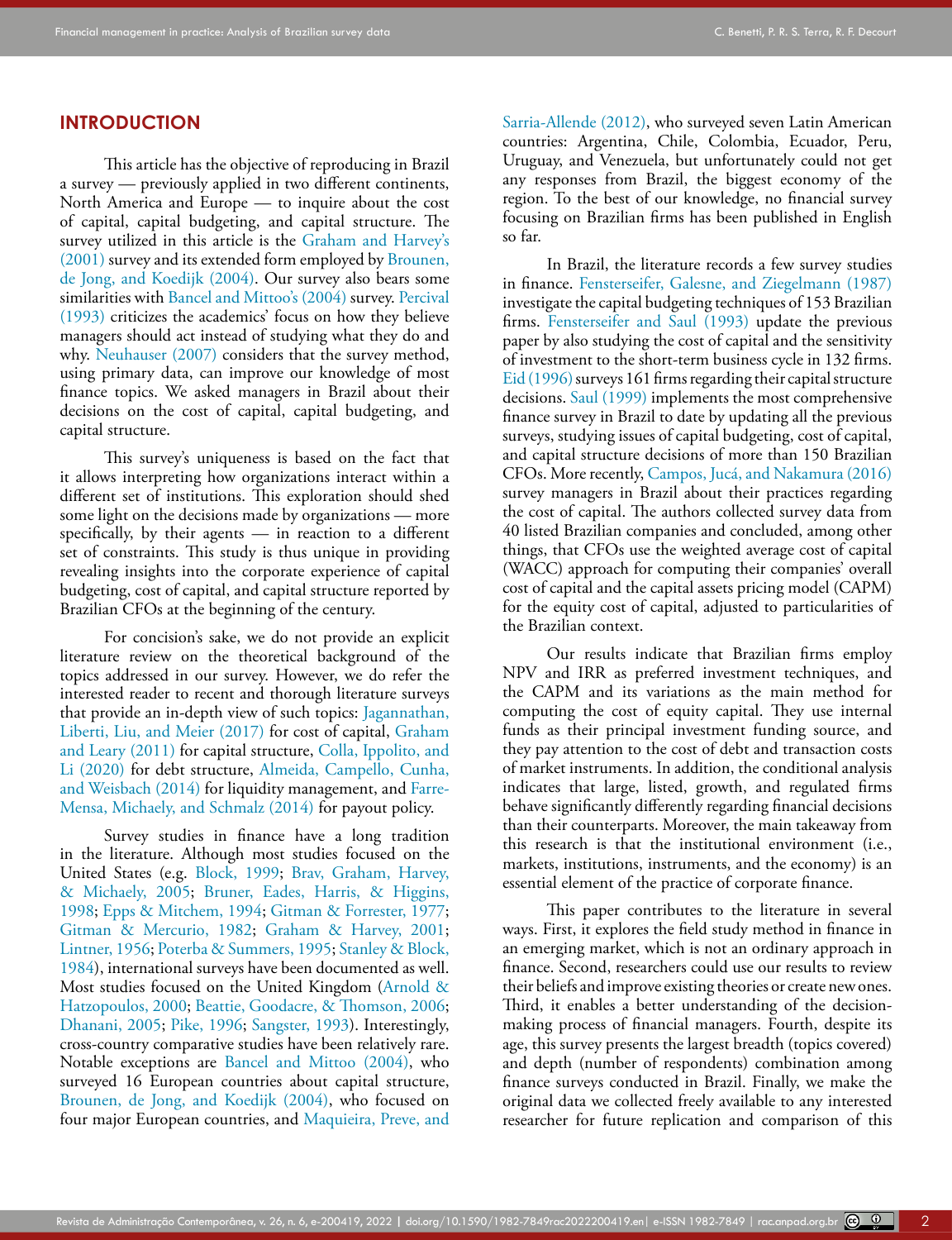survey. We believe that this way we are contributing to the advancement of the understanding of the interplay between financial theory and practice in Brazil.

The remainder of the paper is presented in three parts. The next section details the research method and procedures used. The third section presents and discusses the results. The last section concludes the paper.

#### **METHOD**

Rather than producing yet another survey, we make use of the same questionnaire previously administered to North American and European financial executives, to allow for future direct comparisons across countries. In order to achieve such comparability, it is necessary to ensure that the survey questions have the same meaning for respondents despite differences in language, culture, and institutional setting. We followed the methods put forward by [Vallerand](#page-16-14)  [\(1989\)](#page-16-14) and Hernández-Nieto (2002) to the translation and validation of the Duke Special Survey on Corporate Policy employed by [Graham and Harvey \(2001\)](#page-16-6) for the Brazilian context. The first step was to receive authorization from the original authors, which was kindly granted. Next, we employed the method of back-translation to make sure the content of the questionnaire was not changed in the translation to Portuguese. Then, we investigated the content validity of the questionnaire according to the coefficient of content validity (CVC) suggested by Hernández-Nieto (2002). Finally, we investigated the validity, reliability, and internal consistency of the questionnaire using exploratory principal components factor analysis. Details of the method are described in [Balbinotti, Benetti, and Terra \(2007\);](#page-15-15) therefore, in the interest of brevity, we report here only the details about the respondents and the results.

The target population was comprised of 1,699 firms. Of these firms, 256 are public corporations from the São Paulo Stock Exchange (Bovespa) directory and the remaining 1,443 are private firms from the Brazilian Micro and Small Business Support Service (Sebrae) directory in the states of São Paulo (704 firms) and Rio Grande do Sul (739 firms). Only private firms classified as 'medium' and 'large' in the Sebrae directory were selected.

First, each firm received an email directed to its chief financial officer (CFO) or equivalent explaining the purposes of the survey and the link to the website. Next, the CFO was contacted by telephone as a follow-up. Following [Klassen and Jacobs \(2001\),](#page-16-15) several ways to answer the questionnaire were offered to the CFOs: by post, by fax, by email, and by a website constructed specifically to that end. The usual confidentiality assurances were given in writing to all participants. CFOs were invited to participate in two successive waves. The first one started on July 15, 2005, and the second one started on August 15, 2005. The data collection was concluded on September 30, 2005.

In total, 160 questionnaires returned (9.4% return rate). This return rate is similar to those of previous surveys: 392 firms for a 9% return rate ([Graham & Harvey, 2001\)](#page-16-6), 313 firms for a 5% return rate [\(Brounen, De Jong, &](#page-15-0) [Koedijk, 2004](#page-15-0)), 87 firms for a 12% return rate ([Bancel](#page-15-11) [& Mittoo, 2004\)](#page-15-11), 290 firms for a response rate between 9% and 10% [\(Maquieira, Preve, & Sarria-Allende, 2012\)](#page-16-12), and 40 firms for an 8.9% return rate (Campos, Jucá, & Nakamura, 2016). More than 80% of the questionnaires received were filled out through the website, while only one questionnaire (0.6%) was returned by e-mail, in line with the conclusions of the experiment of [Dommeyer and](#page-15-16) [Moriarty \(2000\).](#page-15-16) The detailed breakdown of the returned questionnaires is presented in Table 1.

| Media   | Firms<br>Contacted | First Wave<br>July 15, 2005 |         | Second Wave<br>August 15, 2005 |         | Total |         | Return Rate |
|---------|--------------------|-----------------------------|---------|--------------------------------|---------|-------|---------|-------------|
| Email   |                    |                             | $0.0\%$ |                                | $0.6\%$ |       | $0.6\%$ |             |
| Website |                    | 80                          | 50.0%   | 53                             | 33.1%   | 133   | 83.1%   |             |
| Fax     |                    | 3                           | 1.9%    | $\mathcal{L}$                  | 1.3%    |       | 3.1%    |             |
| Post    |                    | 8                           | $5.0\%$ | 13                             | 8.1%    | 21    | 13.1%   |             |
| Total   | 1,699              | 91                          | 56.9%   | 69                             | 43.1%   | 160   | 100.0%  | 9.42%       |

**Table 1.** Questionnaire return breakdown.

The website shuffled the order of the questions for each new respondent as a way to avoid that the questions at the beginning of the questionnaire were more likely to be answered. We found no evidence that some questions have been answered more frequently than others for ordering reasons.

We also tested for non-response bias alongside the lines of [Graham and Harvey \(2001\)](#page-16-6). We tested whether the mean responses of the firms in the first wave (i.e., those that answered our first invitation) differ significantly from those in the second wave (i.e., those firms that had to be contacted twice before answering the survey) using the bicaudal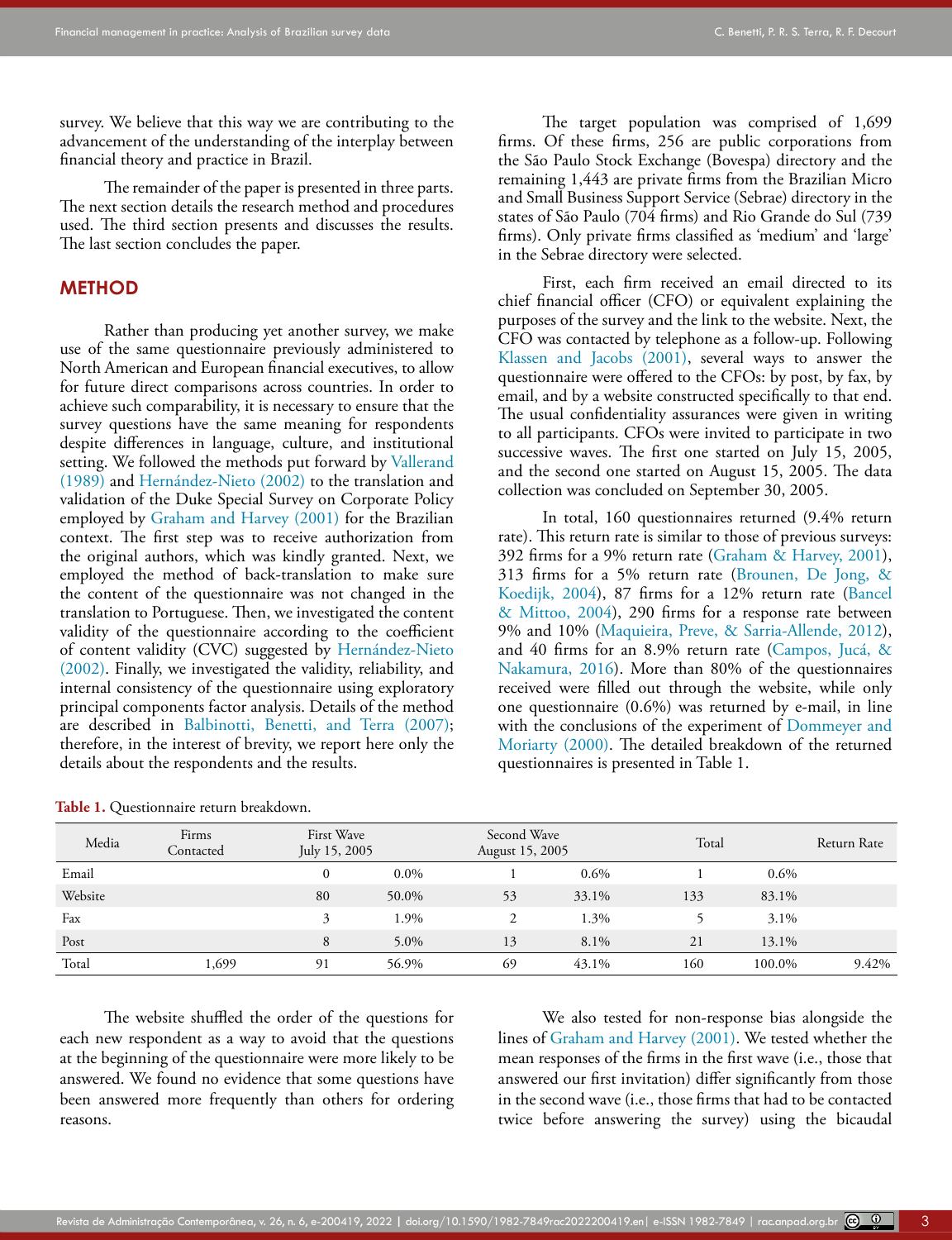Student's t-test of mean difference for unpaired samples. There are statistically significant differences in only six (nine) out of 88 questions at the 5% (10%) level. We concluded that non-response bias is likely small and therefore should not affect the results reported here.

#### Summary statistics and data issues

Summary statistics about the firms in our sample are presented in Table 2. The companies' sales range from less than R\$ 70 million  $(27%)$  to at least R\$ 1.5 billion  $(1.4%)$ . Brazilian firms are not very internationalized, 45% of them declared that they do not have any foreign sales while foreign sales represent more than 49% of total sales for only 10% of the companies in the sample. The manufacturing industry represents 38% of the sample. It is the most common industry surveyed in this research. Among listed firms, the median price/earnings ratio is 10.2 and 45.45% of the firms have price/earnings ratios between five and ten. The other 54.55% of the respondent companies are equally divided between price/earnings ratio lower than five and higher than ten. The firms are not highly levered, 62% of respondents have a long-term debt ratio of 19% or less. Only 13% of respondent firms have a long-term debt ratio of 40% or higher. Sixty-eight percent of respondents declared that their companies have either a flexible target debt ratio or none at all. Most firms are regulated utilities (62%), pay dividends

**Table 2.** Firm and CEO characteristics in North America and Brazil.

(63%), and calculate the cost of equity (58%). However, the use of the capital assets pricing model (CAPM) is not widespread, only 23% of the respondents declared that they 'always' use the CAPM. Finally, most responding firms did not seriously consider issuing common stock (75%), convertible debt (84%), or foreign debt (63%). Table 2 also presents descriptive statistics for the CEOs. Most of them (57%) are 50 years old or older. The executives do not change jobs frequently, 44% of them are in the same job for more than nine years. The typical CEO education is an undergraduate degree, and only 28.6% have any sort of graduate education. However, 14.3% responded 'other' as their education degree, suggesting a non-negligible number of CEO with less than a college education.

We compare our sample averages to the North American sample of [Graham and Harvey \(2001\)](#page-16-6)<sup>1</sup>. In order to test whether the difference between the two samples is statistically significant, we applied the bicaudal Student's t-test of mean difference for unpaired samples. Our sample significantly differs from that one in the following aspects: size (smaller), foreign sales (less internationalized), ownership (fewer public corporations), regulation (more utilities), managerial ownership (larger share of managerial ownership), and the age of the CEO (older). Figure 1 presents a comparison of both samples in more visual detail.

| Firm and CEO characteristics                                                                                   |          | North America |       |    | <b>Brazil</b> |       |          | Difference |
|----------------------------------------------------------------------------------------------------------------|----------|---------------|-------|----|---------------|-------|----------|------------|
|                                                                                                                | $\rm No$ | Mean          | $\%$  | N  | Mean          | $\%$  | Ζ        | P-value    |
| a. Sales revenue                                                                                               | 378      | 3.79          | 74.3% | 71 | 2.56          | 56.3% | 3.346    | $0.001***$ |
| b. Foreign sales                                                                                               | 374      | 2.08          | 71.1% | 69 | 1.87          | 55.1% | 2.856    | $0.004***$ |
| c. Industry                                                                                                    | 351      | 3.81          | 84.9% | 68 | 3.65          | 80.9% | 0.845    | 0.398      |
| d. Public or private                                                                                           | 373      | 1.36          | 63.8% | 70 | 1.51          | 48.6% | 2.616    | $0.009***$ |
| e. Pay dividends?                                                                                              | 371      | 1.46          | 53.9% | 70 | 1.37          | 62.9% | $-1.308$ | 0.191      |
| f. Regulated utility?                                                                                          | 348      | 1.94          | 93.7% | 70 | 1.40          | 38.6% | 12.316   | $0.000***$ |
| g. If all options were exercised, what<br>percent of common stock would be<br>owned by the top three officers? | 318      | 1.91          | 26.7% | 54 | 2.54          | 51.9% | $-2.912$ | $0.004***$ |
| h. CEO education                                                                                               | 354      | 1.95          | 21.8% | 21 | 1.43          | 14.3% | 0.976    | 0.330      |
| i. Age of CEO                                                                                                  | 368      | 2.93          | 73.1% | 68 | 2.65          | 57.4% | 2.821    | $0.005***$ |
| j. CEO tenure (time in current job)                                                                            | 366      | 1.98          | 36.1% | 68 | 2.15          | 44.1% | $-1.175$ | 0.241      |

Note. The table presents summary statistics from North American ([Graham & Harvey, 2001](#page-16-6)) and Brazilian surveys. No is the number of valid responses for each question; Mean is the average score for each question (0-4 for Likert scale questions, 0-1 for 'yes/no' questions; % is the percentage of scores above 2 for Likert scale questions ('always' and 'almost always'/'important' and 'very important') and the percentage of 'yes' in the 'yes/no' questions; Z is the statistic for the difference of proportions between the North American and the Brazilian samples; \* significant at the 10% level; \*\* significant at the 5% level; \*\*\* significant at the 1% level.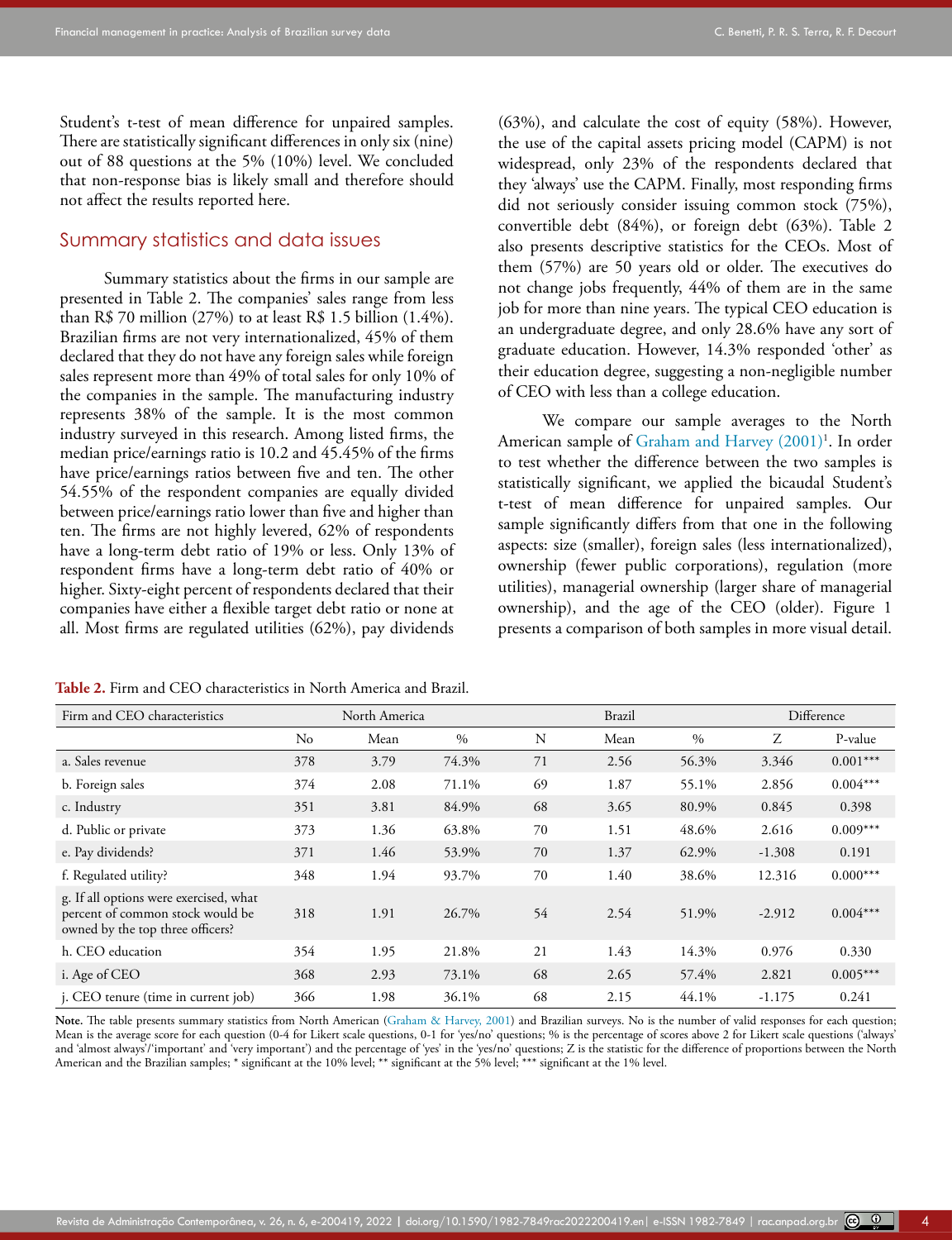

**Figure 1.** Sample characteristics.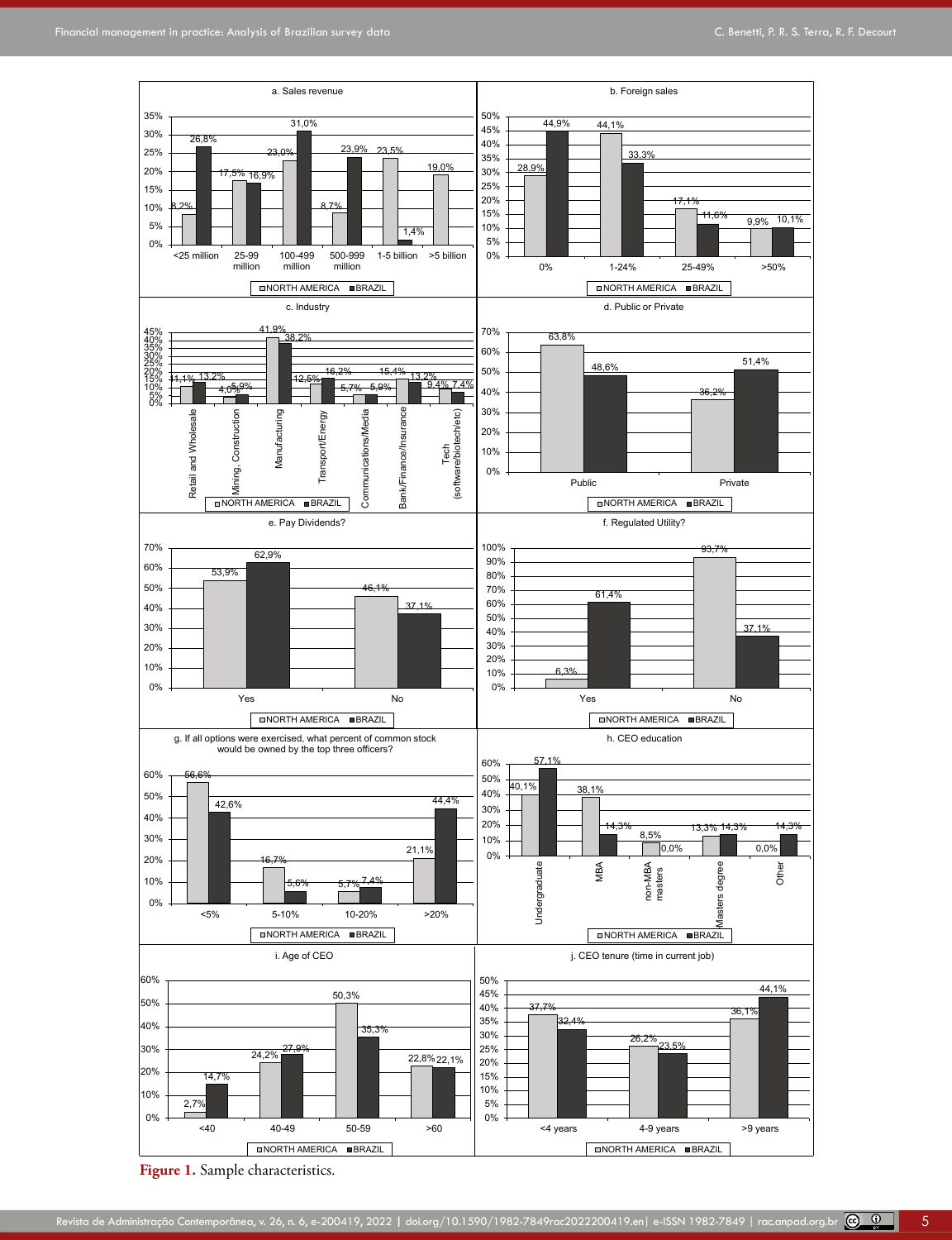The correlations for the demographic variables are shown in Table 3. Small firms have a lower incidence of paying dividends, a lower propensity to be listed, and CEOs with lower tenure. Public firms have a higher price/ earnings ratio and lower leverage. Manufacturing firms are less regulated and have higher leverage. Regulated firms have higher foreign revenues and lower leverage.

The index of mean square contingency  $(\phi)$  is reported. This statistic measures the correlation of ordered groups of attributes. Cross-tabulations are conducted by size ('large' firms have sales of at least R\$ 300 million), growth ('growth' firms have P/E ratios greater than ten), leverage ('high' have a debt-asset ratio greater than 0.25), whether the firm pays dividends ('yes'), industry ('manufacturing' versus all others), public or private firms ('listed'), CEO age (older than 49 versus younger than 50), CEO tenure ('long' is nine or more years on the job), whether the firm is a regulated utility ('regulated'), and whether foreign sales are greater than 25%.

Finally, the dispersion of the responses is moderate. The average coefficient of variation for all the responses of the survey is 0.9027. For concision's sake, we omit the detailed descriptive statistics tables, but they are available in the dataset shared online.

#### **RESULTS**

In this section, we present the results of our univariate analyses on the survey responses conditional on each separate firm characteristic. The results are grouped according to capital budgeting methods, cost of capital, and capital structure.

**Table 3.** Demographic correlations of control variables from the survey.

|                  | Size<br>(small to<br>large) | P/E<br>(low to<br>high) | Debt/Assets<br>(low to<br>high) | Dividends<br>$(yes \text{ to } no)$ | Industry<br>manufac-)<br>turing to<br>others) | Listed<br>$(yes \text{ to } no)$ | CEO age<br>(young to<br>old) | CEO tenure<br>(short to<br>long) | Regulated<br>(yes to no) |
|------------------|-----------------------------|-------------------------|---------------------------------|-------------------------------------|-----------------------------------------------|----------------------------------|------------------------------|----------------------------------|--------------------------|
| P/E              | $-0.036$                    |                         |                                 |                                     |                                               |                                  |                              |                                  |                          |
| Debt/Assets      | 0.135                       | $-0.181$                |                                 |                                     |                                               |                                  |                              |                                  |                          |
| Dividends        | $-0.404***$                 | 0.018                   | $-0.243$                        |                                     |                                               |                                  |                              |                                  |                          |
| Industry         | $0.257**$                   | 0.169                   | $0.350**$                       | $-0.191$                            |                                               |                                  |                              |                                  |                          |
| Listed           | $-0.553***$                 | $0.489**$               | $-0.306**$                      | $0.518***$                          | $-0.111$                                      |                                  |                              |                                  |                          |
| CEO age          | $-0.048$                    | $-0.045$                | 0.222                           | 0.038                               | $-0.098$                                      | $-0.138$                         |                              |                                  |                          |
| CEO tenure       | $-0.325***$                 | $-0.267$                | $-0.239$                        | 0.128                               | $-0.250**$                                    | 0.179                            | 0.139                        |                                  |                          |
| Regulated        | $-0.064$                    | 0.045                   | $-0.440***$                     | 0.168                               | $-0.463***$                                   | $-0.041$                         | 0.065                        | $0.247**$                        |                          |
| Foreign revenues | 0.108                       | 0.204                   | $-0.036$                        | 0.165                               | $-0.224$                                      | 0.106                            | $-0.175$                     | $-0.010$                         | $0.281**$                |

Note. The index of mean square contingency or (φ) is reported. This statistic measures the correlation of ordered groups of attributes. Cross-tabulations are conducted by size (large firms have sales of at least R\$ 300 million), growth (growth has a P/E ratio greater than 10), leverage (high has debt-asset greater than 0.25), whether the firm pays dividends, industry (manufacturing versus all others), listed, age (older than 49 versus younger than 50), CEO tenure (long is nine or more years on the job), whether the firm is regulated, whether foreign sales are greater than 25%. \*\*\*, \*\*, \* denote 'significantly different from zero' at the 1%, 5%, and 10% level, respectively.

#### Capital budgeting methods

Managers answered how frequently they use the different capital budgeting techniques on a scale of zero to four (zero meaning 'never,' four meaning 'always'). Only the net present value (NPV) and the internal rate of return (IRR) are indicated as 'always' or 'almost always' for more than 60% of the respondents. The results are shown in Table 4.

The responses conditional on firms' and executives' characteristics give us some additional information. Listed firms are significantly more likely to use NPV and IRR than unlisted firms. The same occurs with the size and dividend payment conditioners: large and dividends-paying firms are significantly more likely to use NPV and IRR than small firms and firms not paying dividends (firms that autodeclared to have paid some form of dividends or not in the questionnaire). The most commonly used capital budgeting technique among manufacturing and small firms is the payback period.

The use of the earnings multiple approach is not common, only 36.78% declared to use the method 'always' or 'almost always'. Despite the rare use of such a method, it is significantly more used by large (sales of at least R\$ 300 million) and value firms (P/E ratios greater than ten).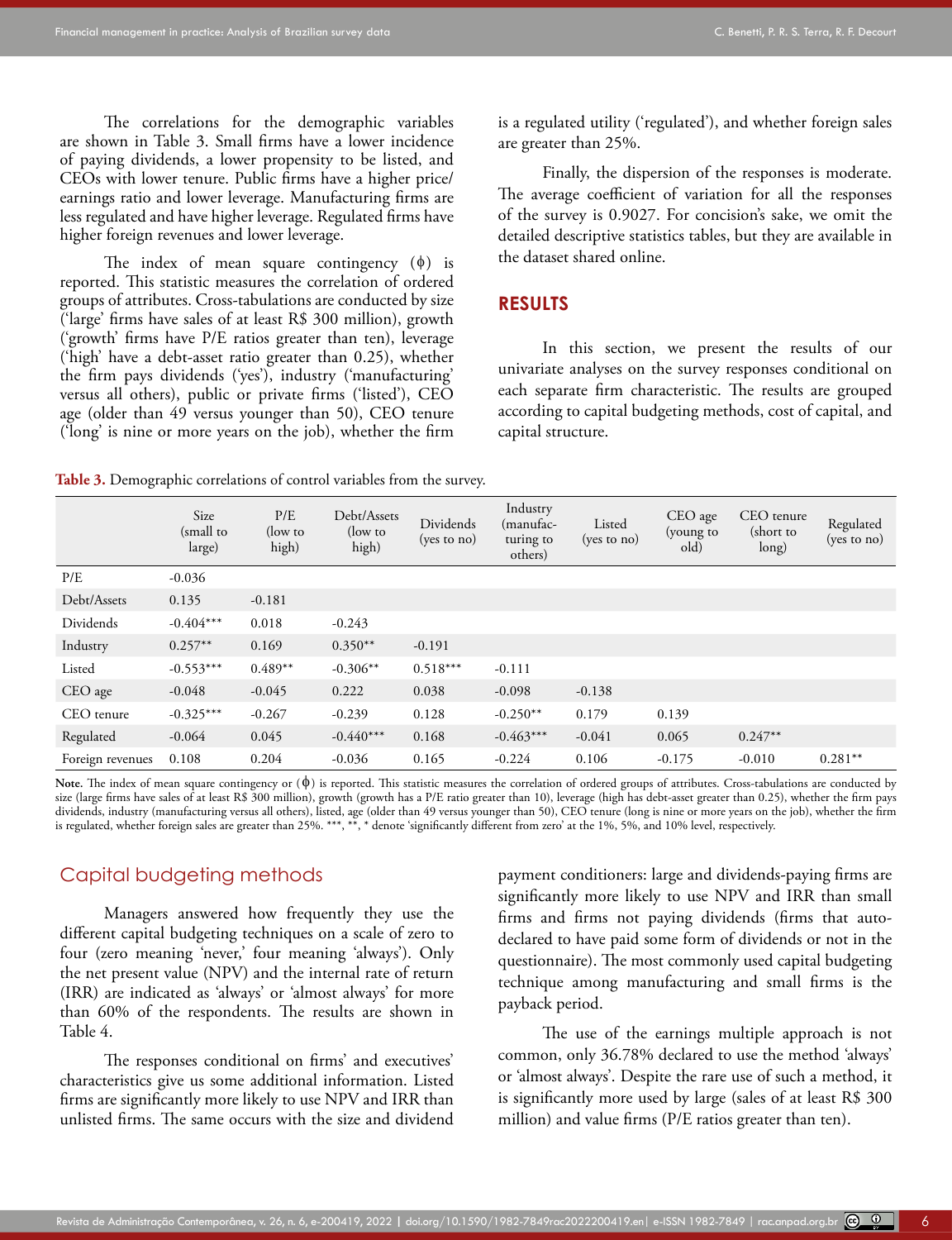% 'always'

|                                                          | % always<br>or 'almost |      |       | Size         | P/E    |          |      | Leverage   |      | Pay dividends |       | Industry      |
|----------------------------------------------------------|------------------------|------|-------|--------------|--------|----------|------|------------|------|---------------|-------|---------------|
|                                                          | always'                | Mean | Small | Large        | Growth | $Non-G$  | Low  | High       | Yes  | No            | Manu. | Others        |
| a. Net present value (NPV)                               | 62.77                  | 2.71 | 2.19  | $3.36***$    | 3.64   | 3.10     | 2.79 | 2.93       | 3.16 | $2.27***$     | 2.73  | $2.93*$       |
| b. Internal rate of return (IRR)                         | 60.22                  | 2.60 | 1.90  | $3.28***$    | 3.55   | 3.20     | 2.45 | $2.86*$    | 3.02 | 2.04          | 2.73  | 2.74          |
| f. Payback period                                        | 53.49                  | 2.45 | 2.47  | 2.44         | 2.20   | 2.60     | 2.21 | 1.86       | 2.59 | 2.24          | 2.75  | 2.19          |
| j. Sensitivity analysis ('good'<br>vs. 'fair' vs. 'bad') | 48.86                  | 2.33 | 2.17  | 2.53         | 2.55   | 3.00     | 2.59 | 2.21       | 2.39 | 2.32          | 2.44  | 2.27          |
| c. Hurdle rate                                           | 48.35                  | 2.16 | 1.50  | 2.41         | 3.00   | 2.90     | 2.00 | 1.93       | 2.31 | 1.52          | 1.88  | 2.21          |
| g. Discounted payback period                             | 42.35                  | 2.06 | 1.83  | 2.24         | 2.40   | 2.44     | 1.93 | 1.67       | 2.35 | 1.56          | 2.12  | $1.97**$      |
| h. Profitability index                                   | 41.46                  | 1.89 | 2.07  | 1.76         | 1.78   | 2.44     | 2.00 | 1.54       | 1.94 | 1.84          | 2.18  | 1.74          |
| i. Accounting rate of return                             | 40.96                  | 2.06 | 2.21  | 1.94         | 2.30   | 2.30     | 2.23 | 1.64       | 2.11 | 2.00          | 2.39  | 1.83          |
| d. Earnings multiple approach                            | 36.78                  | 1.78 | 1.53  | $1.74**$     | 1.20   | $1.90**$ | 1.86 | 1.14       | 1.56 | 1.68          | 1.76  | 1.53          |
| e. Adjusted present value<br>(APV)                       | 33.73                  | 1.77 | 1.31  | 2.24         | 1.90   | 2.30     | 1.93 | 2.21       | 1.87 | 1.67          | 1.87  | 1.78          |
| k. Value at risk (VaR) or other<br>simulation analysis   | 31.71                  | 1.67 | 1.37  | 1.76         | 1.70   | 1.67     | 1.73 | 1.23       | 1.41 | 1.88          | 1.59  | 1.57          |
| l. We incorporate the 'real<br>options' of a project     | 18.52                  | 1.26 | 1.52  | $0.84**$     | 1.36   | 1.33     | 1.11 | 1.15       | 0.91 | $1.50**$      | 1.39  | $1.00**$      |
|                                                          | % 'always'             |      |       | Listed       |        | CEO age  |      | CEO tenure |      | Regulated     |       | Foreign sales |
|                                                          | or 'almost<br>always'  | Mean | Yes   | No           | > 49   | Younger  | Long | Short      | Low  | High          | Yes   | No            |
| a. Net present value (NPV)                               | 62.77                  | 2.71 |       | 3.38 2.34*** | 2.66   | 2.92     | 2.92 | 2.61       | 2.69 | 3.00          | 2.96  | 2.47          |
| b. Internal rate of return (IRR)                         | 60.22                  | 2.60 | 3.35  | $2.09***$    | 2.55   | 2.76     | 2.72 | 2.59       | 2.61 | 2.69          | 2.72  | 2.43          |
| f. Payback period                                        | 53.49                  | 2.45 | 2.48  | 2.38         | 2.57   | 2.29     | 2.40 | 2.52       | 2.37 | 2.61          | 2.45  | 2.36          |
| j. Sensitivity analysis ('good'<br>vs. 'fair' vs. 'bad') | 48.86                  | 2.33 | 2.47  | 2.22         | 2.38   | 2.27     | 2.34 | 2.38       | 2.17 | 2.68          | 2.28  | 2.57          |
| c. Hurdle rate                                           | 48.35                  | 2.16 | 2.50  | 1.59         | 2.04   | 1.95     | 2.19 | 1.67       | 1.93 | 2.16          | 1.87  | 2.36          |
| g. Discounted payback period                             | 42.35                  | 2.06 | 2.32  | 1.76         | 2.14   | 1.91     | 1.63 | $2.50**$   | 2.08 | $1.95*$       | 2.04  | 2.00          |
| h. Profitability index                                   | 41.46                  | 1.89 | 1.97  | 1.81         | 1.85   | 2.00     | 1.68 | 2.13       | 1.85 | 2.00          | 1.77  | 2.25          |
| i. Accounting rate of return                             | 40.96                  | 2.06 | 1.97  | 2.13         | 1.89   | 2.15     | 1.76 | 2.25       | 1.95 | 2.26          | 2.02  | 2.08          |
| d. Earnings multiple approach                            | 36.78                  | 1.78 | 1.71  | 1.58         | 1.75   | 1.60     | 1.71 | 1.58       | 1.44 | 1.88          | 1.42  | 2.36          |
| e. Adjusted present value (APV)                          | 33.73                  | 1.77 | 2.20  | 1.44         | 1.81   | 1.86     | 1.85 | 1.67       | 1.80 | 1.77          | 1.69  | 2.31          |
| k. Value at risk (VaR) or other                          |                        |      |       |              |        |          |      |            |      |               |       |               |
| simulation analysis                                      | 31.71                  | 1.67 | 1.70  | 1.43         | 1.31   | 1.74     | 1.56 | 1.30       | 1.59 | 1.59          | 1.52  | 1.67          |

Table 4. Survey responses to the question: How frequently does your firm use the following techniques when deciding which projects or acquisitions to pursue?

Note. \*\*\*, \*\*, and \* denote 'significantly different from zero' at the 1%, 5%, and 10% levels, respectively, in a bicaudal Student's t-test of mean difference for unpaired samples. All table columns are defined in Table 3.

The discounted payback period is significantly more used by manufacturing than other industries, firms with CEOs who are less than nine years on the job, and unregulated firms. Real options are the less popular method among the respondents, and this method is significantly more used by unlisted firms and firms not paying dividends.

Sensitivity analysis is only the fourth most used method; however, this method is the most used by firms with less than 25% of foreign sales and companies that do not pay dividends.

# Cost of capital

The respondents answered three questions about the cost of capital. We asked managers if they estimate the cost of equity capital, and if yes, how they determine it; which risk factors are used in project valuation; and how frequently their company uses some discount rates when evaluating a new project in an overseas market. Respondents rated the possible answers on a scale of zero (never) to four (always). Here, we are interested in whether Brazilian firms consider the company-wide risk or the project-specific risk when evaluating a project.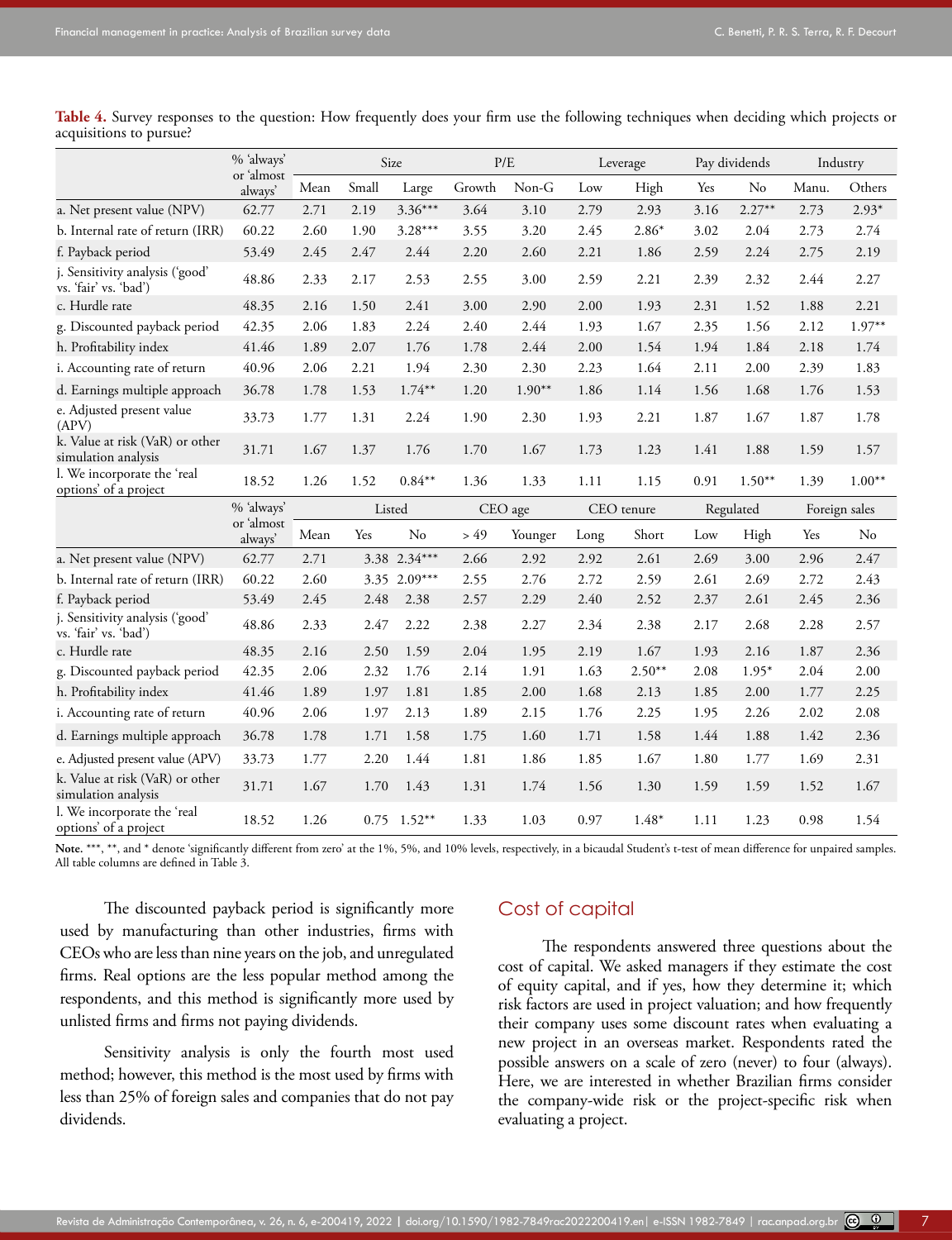Table 5 presents the results for how managers determine the cost of equity capital. We found that only 43% of managers estimate the cost of equity capital and the most common method is the CAPM, but including some extra 'risk factors,' which is used by 49% of respondents 'always' or 'almost always'. [Campos et al. \(2016\)](#page-15-17) found a higher level of CAPM adoption, but it does not necessarily indicate that the popularity of this method has increased in Brazil. Our sample is formed by 51.4% of private companies that have a much lower level of CAPM use.

**Table 5.** How managers determine their firm's cost of equity capital.

| The CAPM, the beta approach, is the second most                     |
|---------------------------------------------------------------------|
| popular method. Thirty-seven percent of respondents claim to        |
| use it 'always' or 'almost always'. Next to it comes 'By regulatory |
| decisions' and 'With average historical returns on common           |
| stock' used by 35% and 33% of respondents, respectively.            |

There is not much difference in the cross-sectional analysis. We found that growth firms are significantly more likely to use the CAPM and some extra 'risk factors' than value firms. Low leverage companies have a higher propensity to estimate the cost of equity capital using the CAPM and some extra 'risk factors' than high leverage firms.

|                                                                                                               | % 'always'            |      | Size   |           |        | P/E     |      | Leverage   |      | Pay dividends |       | Industry      |
|---------------------------------------------------------------------------------------------------------------|-----------------------|------|--------|-----------|--------|---------|------|------------|------|---------------|-------|---------------|
|                                                                                                               | or 'almost<br>always' | Mean | Small  | Large     | Growth | $Non-G$ | Low  | High       | Yes  | No            | Manu. | Others        |
| c. Using the CAPM but<br>including some extra 'risk<br>factors'                                               | 48.89                 | 1.91 | 1.23   | 2.26      | 2.86   | $2.00*$ | 2.07 | $2.00**$   | 2.13 | 1.55          | 2.18  | 1.74          |
| b. Using the capital asset<br>pricing model (CAPM, the<br>beta approach)                                      | 36.96                 | 1.78 | 0.92   | 2.33      | 2.71   | 1.29    | 2.00 | 1.22       | 2.12 | 1.36          | 1.91  | 1.79          |
| e. By regulatory decisions                                                                                    | 34.88                 | 1.58 | 1.67   | 1.59      | 0.83   | 2.29    | 1.25 | 2.00       | 1.39 | 2.00          | 1.75  | 1.57          |
| a. With average historical<br>returns on common stock                                                         | 33.33                 | 1.45 | 0.93   | $1.83*$   | 1.71   | 1.57    | 1.69 | $0.70*$    | 1.81 | $0.80**$      | 1.83  | 1.11          |
| d. Whatever our investors tell<br>us they require                                                             | 33.33                 | 1.80 | 2.36   | 1.50      | 2.57   | $1.38*$ | 1.80 | 1.56       | 1.67 | 2.27          | 2.00  | 1.78          |
| f. Back out from discounted<br>dividend/earnings model,<br>e.g.: price = dividend/(cost of<br>capital growth) | 26.19                 | 1.19 | 1.62   | 1.05      | 1.00   | 1.25    | 1.20 | 0.78       | 0.96 | 1.80          | 1.83  | $0.86**$      |
|                                                                                                               | % 'always'            |      | Listed |           |        | CEO age |      | CEO tenure |      | Regulated     |       | Foreign sales |
|                                                                                                               | or 'almost<br>always' | Mean | Yes    | No        | > 49   | Younger | Long | Short      | Low  | High          | Yes   | No            |
| c. Using the CAPM but<br>including some extra 'risk<br>factors'                                               | 48.89                 | 1.91 | 2.52   | 1.00      | 2.06   | 1.74    | 1.95 | 1.71       | 1.87 | 2.08          | 1.93  | 1.75          |
| b. Using the capital asset<br>pricing model (CAPM, the<br>beta approach)                                      | 36.96                 | 1.78 | 2.43   | 1.06      | 1.88   | 1.85*   | 1.85 | 1.71       | 1.50 | 2.67          | 1.79  | $2.00*$       |
| e. By regulatory decisions                                                                                    | 34.88                 | 1.58 | 1.81   | $1.31***$ | 2.07   | 1.28    | 1.83 | 1.46       | 1.59 | 1.55          | 1.52  | 2.20          |
| a. With average historical<br>returns on common stock                                                         | 33.33                 | 1.45 | 1.88   | 0.93      | 1.64   | 1.35    | 1.20 | $1.79*$    | 1.05 | 2.17          | 1.35  | 1.83          |
| d. Whatever our investors tell<br>us they require                                                             | 33.33                 | 1.80 | 1.79   | 1.88      | 1.56   | 2.00    | 1.74 | 1.86       | 1.80 | 2.00          | 1.86  | 1.71          |
| f. Back out from discounted<br>dividend/earnings model,<br>e.g.: price = dividend/(cost of<br>capital growth) | 26.19                 | 1.19 | 1.25   | 1.27      | 1.53   | 1.05    | 1.21 | 1.31       | 1.00 | $1.64**$      | 1.14  | 1.83          |

Note. \*\*\*, \*\*, and \* denote 'significantly different from zero' at the 1%, 5%, and 10% levels, respectively, in a bicaudal Student's t-test of mean difference for unpaired samples. All table columns are defined in Table 3.

The third most cited answer is that firms estimate the cost of equity capital by relying on regulatory decisions (34.9%) and this factor is more important for listed firms. They estimate the cost of equity capital by regulatory decisions significantly

more than unlisted firms. When we analyzed the estimation of the cost of equity capital with average historical returns on common stock controlling for leverage, paying dividends, and CEO tenure, we identified that this method is significantly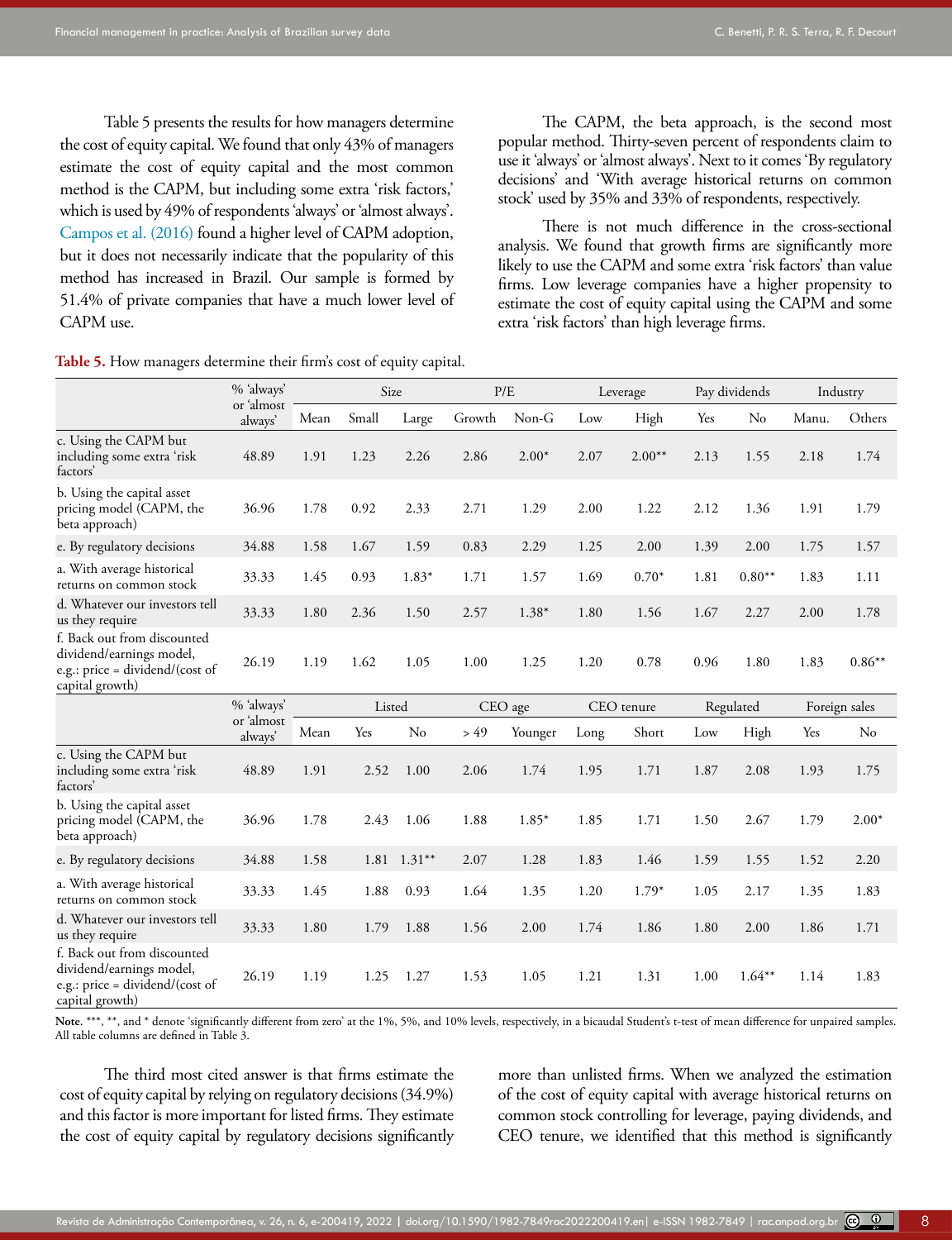more used for low leverage, paying dividends companies, as well as those firms whose CEOs have shorter tenure.

We obtained a few answers from risk factors used by managers to adjust the discount rate or cash flows when they are valuing a project. Only nine managers (5.6%) answered this question, thus it is not possible to analyze the responses conditional on firm characteristics. The most common risk factor among the respondents is the 'ratio of the market value of the firm to its book value of assets'. This option is selected as 'always' or 'almost always' for 66.67% of the respondents who declared to use some risk factor to adjust the discount rate or cash flows.

Table 6 presents the results for how often companies use some discount rates when evaluating a new project in an overseas market. Most selected the 'discount rate for their entire company' as their most frequent discount rate to evaluate the project. Sixty-two percent of respondents claim to use 'always' or 'almost always' this alternative. Low leverage firms are significantly more likely to use the discount rate for the entire company than firms with higher debt ratios.

A risk-matched discount rate for a particular project is the second most chosen alternative. Fifty-four percent of respondents 'always' or 'almost always' use a risk-matched discount rate. This is the most common answer for unregulated firms, and it is significantly more used for them than for regulated firms.

|  |  |  |  |  |  |  |  |  |  |  |  |  | <b>Table 6.</b> How frequently the company uses some discount rates when evaluating a new project in an overseas market |  |  |  |  |
|--|--|--|--|--|--|--|--|--|--|--|--|--|-------------------------------------------------------------------------------------------------------------------------|--|--|--|--|
|  |  |  |  |  |  |  |  |  |  |  |  |  |                                                                                                                         |  |  |  |  |
|  |  |  |  |  |  |  |  |  |  |  |  |  |                                                                                                                         |  |  |  |  |
|  |  |  |  |  |  |  |  |  |  |  |  |  |                                                                                                                         |  |  |  |  |

|                                                                                                                                                              | % 'always'            |      | Size   |           |        | P/E     |      | Leverage   |      | Pay dividends |       | Industry      |
|--------------------------------------------------------------------------------------------------------------------------------------------------------------|-----------------------|------|--------|-----------|--------|---------|------|------------|------|---------------|-------|---------------|
|                                                                                                                                                              | or 'almost<br>always' | Mean | Small  | Large     | Growth | Non-G   | Low  | High       | Yes  | No            | Manu. | Others        |
| a. The discount rate for our entire<br>company                                                                                                               | 61.63                 | 2.63 | 2.66   | 2.82      | 3.00   | 2.60    | 2.86 | $2.53***$  | 2.76 | 2.72          | 3.04  | 2.55          |
| d. A risk-matched discount<br>rate for this particular project<br>(considering both country and<br>industry)                                                 | 54.32                 | 2.52 | 2.36   | 2.63      | 3.00   | 3.00    | 2.64 | 3.00       | 2.63 | 2.33          | 2.43  | 2.61          |
| b. The discount rate for the<br>overseas market (country discount<br>rate)                                                                                   | 39.74                 | 1.83 | 1.75   | 2.09      | 2.00   | 2.20    | 2.30 | 1.00       | 1.92 | 2.04          | 2.18  | 1.92          |
| c. A divisional discount rate (if the<br>project line of business matches a<br>domestic division)                                                            | 35.44                 | 1.72 | 1.86   | 1.62      | 2.27   | 2.22    | 2.22 | 1.25       | 1.81 | 1.67          | 1.95  | 1.61          |
| e. A different discount rate for<br>each component cash flow that<br>has a different risk characteristic<br>(e.g.: depreciation vs. operating<br>cash flows) | 28.75                 | 1.50 | 1.70   | $1.14*$   | 1.67   | 1.30    | 1.44 | 1.64       | 1.34 | 1.46          | 1.18  | 1.50          |
|                                                                                                                                                              | % 'always'            |      | Listed |           |        | CEO age |      | CEO tenure |      | Regulated     |       | Foreign sales |
|                                                                                                                                                              | or 'almost<br>always' | Mean | Yes    | No        | > 49   | Younger | Long | Short      | Low  | High          | Yes   | No            |
| a. The discount rate for our entire<br>company                                                                                                               | 61.63                 | 2.63 | 2.97   | 2.52      | 2.89   | $2.68*$ | 2.79 | 2.64       | 2.56 | 3.04          | 2.69  | 2.87          |
| d. A risk-matched discount<br>rate for this particular project<br>(considering both country and<br>industry)                                                 | 54.32                 | 2.52 |        | 2.74 2.26 | 2.46   | 2.49    | 2.39 | 2.48       | 2.58 | $2.42**$      | 2.46  | 2.57          |
| b. The discount rate for the<br>overseas market (country discount<br>rate)                                                                                   | 39.74                 | 1.83 | 2.03   | 1.88      | 2.15   | 1.70    | 1.74 | 2.04       | 1.82 | 2.23          | 1.74  | $2.43***$     |
| c. A divisional discount rate (if the<br>project line of business matches a<br>domestic division)                                                            | 35.44                 | 1.72 | 1.72   | 1.69      | 1.81   | 1.67    | 1.39 | $2.04***$  | 1.54 | 2.14          | 1.52  | 2.31          |
| e. A different discount rate for<br>each component cash flow that<br>has a different risk characteristic<br>(e.g.: depreciation vs. operating<br>cash flows) | 28.75                 | 1.50 | 1.27   | 1.52      | 1.58   | 1.29    | 1.28 | 1.48       | 1.46 | 1.26          | 1.34  | 1.43          |

Note. \*\*\*, \*\*, and \* denote 'significantly different from zero' at the 1%, 5%, and 10% levels, respectively, in a bicaudal Student's t-test of mean difference for unpaired samples. All table columns are defined in Table 3.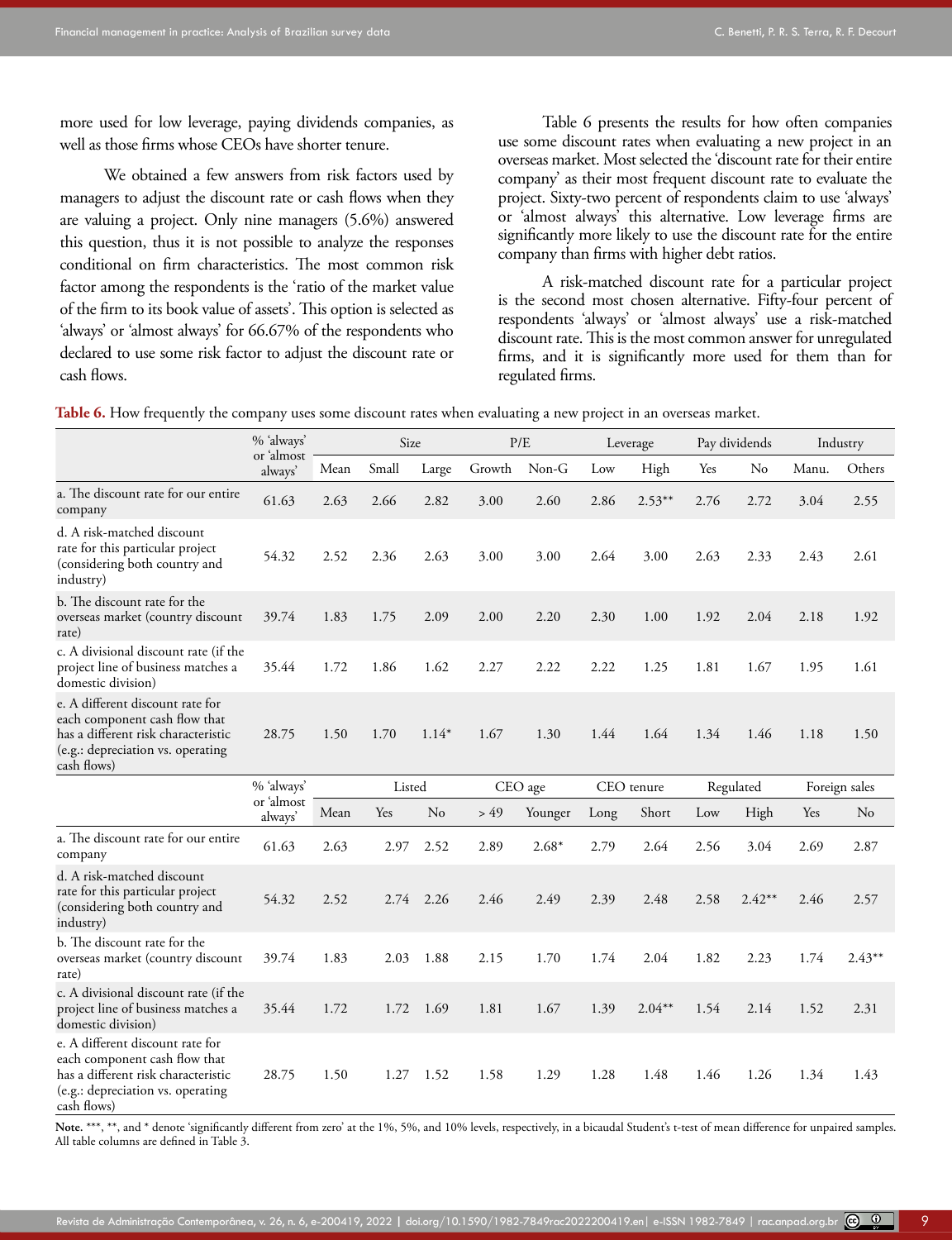**Table 7.** What factors affect how managers choose the appropriate amount of debt for their firm.

|                                                                                                                                                                                             | % 'always'            |      |       | Size      | P/E    |           |      | Leverage |      | Pay dividends |       | Industry |
|---------------------------------------------------------------------------------------------------------------------------------------------------------------------------------------------|-----------------------|------|-------|-----------|--------|-----------|------|----------|------|---------------|-------|----------|
|                                                                                                                                                                                             | or 'almost<br>always' | Mean | Small | Large     | Growth | Non-G     | Low  | High     | Yes  | No            | Manu. | Others   |
| h. The volatility of our earnings<br>and cash flows                                                                                                                                         | 0.49                  | 2.20 | 2.41  | 2.09      | 1.67   | 2.40      | 2.33 | 1.79     | 2.11 | 2.43          | 2.32  | 2.11     |
| g. Financial flexibility (we restrict<br>debt, so we have enough internal<br>funds available to pursue new<br>projects when they come along)                                                | 0.48                  | 2.22 | 2.19  | 2.13      | 2.11   | 2.50      | 2.23 | 2.57     | 2.35 | 1.82          | 2.10  | 2.14     |
| e. The transactions costs and fees<br>for issuing debt                                                                                                                                      | 0.47                  | 2.07 | 1.67  | 2.34      | 2.40   | 2.20      | 1.97 | 2.20     | 2.08 | 1.95          | 1.86  | 2.18     |
| a. The tax advantage of interest<br>deductibility                                                                                                                                           | 0.40                  | 1.94 | 1.30  | 2.31      | 2.20   | 2.40      | 2.16 | 1.57     | 2.10 | 1.45          | 2.00  | 1.78     |
| i. We limit debt, so our<br>customers/suppliers are not<br>worried about our firm going out<br>of business                                                                                  | 0.35                  | 1.80 | 1.74  | 1.76      | 1.60   | 1.80      | 2.18 | 1.27     | 1.87 | 1.55          | 1.67  | 1.67     |
| b. The potential costs of<br>bankruptcy, near-bankruptcy, or<br>financial distress                                                                                                          | 0.32                  | 1.45 | 1.42  | $1.44*$   | 1.00   | 2.10      | 1.56 | $1.00*$  | 1.31 | 1.64          | 1.50  | 1.49     |
| d. Our credit rating (as assigned<br>by rating agencies)                                                                                                                                    | 0.32                  | 1.61 | 1.07  | 2.03      | 2.40   | 1.67      | 1.10 | 1.86     | 1.82 | 1.23          | 1.05  | 1.95     |
| n. We restrict our borrowing<br>so that profits from new/future<br>projects can be captured fully<br>by shareholders and do not have<br>to be paid out as interest to<br>debtholders        | 0.29                  | 1.42 | 1.15  | 1.50      | 1.11   | 1.60      | 1.38 | 1.71     | 1.47 | 1.09          | 1.29  | 1.30     |
| c. The debt levels of other firms in<br>our industry                                                                                                                                        | 0.23                  | 1.35 | 1.00  | $1.73***$ | 1.33   | 1.60      | 1.07 | $1.50*$  | 1.55 | 1.14          | 1.10  | 1.53     |
| j. We try to have enough debt that<br>we are not an attractive takeover<br>target                                                                                                           | 0.20                  | 1.14 | 0.89  | $1.27*$   | 1.22   | 1.20      | 1.28 | 0.79     | 1.29 | 0.77          | 0.95  | 1.19     |
| f. The personal tax cost our<br>investors face when they receive<br>interest income                                                                                                         | 0.13                  | 0.97 | 0.93  | $0.94*$   | 1.00   | 1.60      | 0.82 | 1.14     | 1.16 | $0.55***$     | 0.81  | 1.00     |
| k. If we issue debt our competitors<br>know that we are very unlikely to<br>reduce our output/sales                                                                                         | 0.12                  | 0.85 | 0.93  | 0.88      | 0.67   | $1.10***$ | 0.86 | 0.64     | 0.84 | 1.00          | 1.05  | 0.78     |
| m. To ensure that upper<br>management works hard and<br>efficiently, we issue sufficient debt<br>to make sure that a large portion<br>of our cash flow is committed to<br>interest payments | $0.08\,$              | 0.64 | 0.37  | $0.91***$ | 0.33   | 0.60      | 0.54 | 0.71     | 0.76 | 0.50          | 0.43  | 0.78     |
| l. A high debt ratio helps us<br>bargain for concessions from our<br>employees                                                                                                              | 0.08                  | 0.52 | 0.56  | 0.48      | 0.11   | $0.60***$ | 0.48 | 0.43     | 0.58 | 0.41          | 0.33  | 0.58     |

**Continues**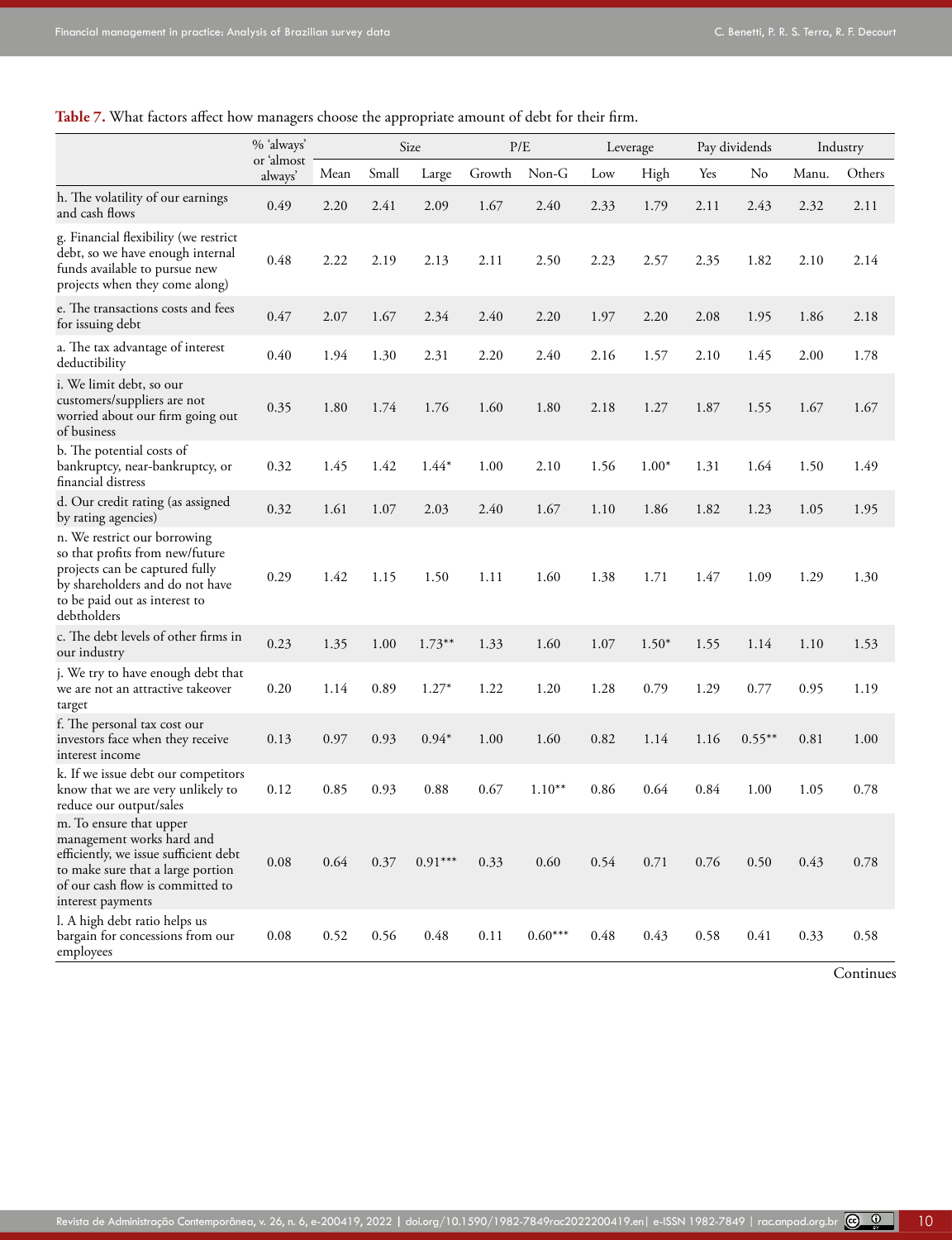**Table 7.** What factors affect how managers choose the appropriate amount of debt for their firm (Continued).

|                                                                                                                                                                                             | % 'always'            |      | Listed |                |      | CEO age |      | CEO tenure |      | Regulated |      | Foreign sales |
|---------------------------------------------------------------------------------------------------------------------------------------------------------------------------------------------|-----------------------|------|--------|----------------|------|---------|------|------------|------|-----------|------|---------------|
|                                                                                                                                                                                             | or 'almost<br>always' | Mean | Yes    | No             | > 49 | Younger | Long | Short      | Low  | High      | Yes  | No            |
| h. The volatility of our earnings<br>and cash flows                                                                                                                                         | 0.49                  | 2.20 | 1.89   | 2.53           | 1.96 | 2.34    | 1.97 | 2.38       | 1.95 | 2.70      | 2.29 | 2.07          |
| g. Financial flexibility (we restrict<br>debt, so we have enough internal<br>funds available to pursue new<br>projects when they come along)                                                | 0.48                  | 2.22 | 2.14   | 2.17           | 1.96 | $2.25*$ | 1.90 | 2.33       | 2.08 | 2.26      | 2.02 | 2.50          |
| e. The transactions costs and fees<br>for issuing debt                                                                                                                                      | 0.47                  | 2.07 | 2.40   | 1.72           | 1.85 | 2.24    | 2.06 | 1.96       | 2.03 | 2.04      | 2.04 | 2.00          |
| a. The tax advantage of interest<br>deductibility                                                                                                                                           | 0.40                  | 1.94 | 2.35   | 1.39           | 1.85 | 1.97    | 1.78 | 2.15       | 1.68 | 2.17      | 1.76 | 2.33          |
| i. We limit debt, so our<br>customers/suppliers are not<br>worried about our firm going out<br>of business                                                                                  | 0.35                  | 1.80 | 1.72   | 1.77           | 1.92 | 1.50    | 1.38 | 2.08       | 1.65 | 1.91      | 1.96 | 1.21          |
| b. The potential costs of<br>bankruptcy, near-bankruptcy, or<br>financial distress                                                                                                          | 0.32                  | 1.45 | 1.46   | 1.40           | 1.65 | 1.16    | 1.06 | 1.75       | 1.31 | 1.61      | 1.53 | $1.21**$      |
| d. Our credit rating (as assigned<br>by rating agencies)                                                                                                                                    | 0.32                  | 1.61 | 2.27   | 0.97           | 1.50 | 1.64    | 1.75 | 1.28       | 1.76 | 1.38      | 1.60 | 1.47          |
| n. We restrict our borrowing<br>so that profits from new/future<br>projects can be captured fully<br>by shareholders and do not have<br>to be paid out as interest to<br>debtholders        | 0.29                  | 1.42 | 1.69   | 1.03           | 1.12 | $1.58*$ | 1.36 | 1.25       | 1.11 | $1.70***$ | 1.38 | 1.29          |
| c. The debt levels of other firms in<br>our industry                                                                                                                                        | 0.23                  | 1.35 | 1.62   | 1.19           | 1.46 | 1.28    | 1.38 | 1.33       | 1.46 | 1.30      | 1.47 | $1.14***$     |
| j. We try to have enough debt that<br>we are not an attractive takeover<br>target                                                                                                           | 0.20                  | 1.14 | 1.28   | 0.94           | 1.31 | 0.97    | 0.81 | 1.50       | 1.11 | 1.09      | 1.27 | $0.64***$     |
| f. The personal tax cost our<br>investors face when they receive<br>interest income                                                                                                         | 0.13                  | 0.97 |        | $1.24$ 0.65**  | 0.88 | 1.00    | 0.72 | 1.13       | 1.00 | 0.83      | 0.93 | 0.86          |
| k. If we issue debt our competitors<br>know that we are very unlikely to<br>reduce our output/sales                                                                                         | 0.12                  | 0.85 | 0.86   | 0.94           | 1.00 | 0.81    | 0.81 | 0.96       | 0.84 | 1.00      | 0.96 | 0.79          |
| m. To ensure that upper<br>management works hard and<br>efficiently, we issue sufficient debt<br>to make sure that a large portion<br>of our cash flow is committed to<br>interest payments | 0.08                  | 0.64 |        | $1.07$ 0.29*** | 0.77 | 0.59    | 0.91 | $0.29***$  | 0.76 | 0.52      | 0.73 | 0.50          |
| l. A high debt ratio helps us<br>bargain for concessions from our<br>employees                                                                                                              | 0.08                  | 0.52 | 0.66   | 0.39           | 0.54 | 0.50    | 0.66 | $0.29***$  | 0.54 | 0.48      | 0.56 | 0.43          |

Note. \*\*\*, \*\*, and \* denote 'significantly different from zero' at the 1%, 5%, and 10% levels, respectively, in a bicaudal Student's t-test of mean difference for unpaired samples. All table columns are defined in Table 3.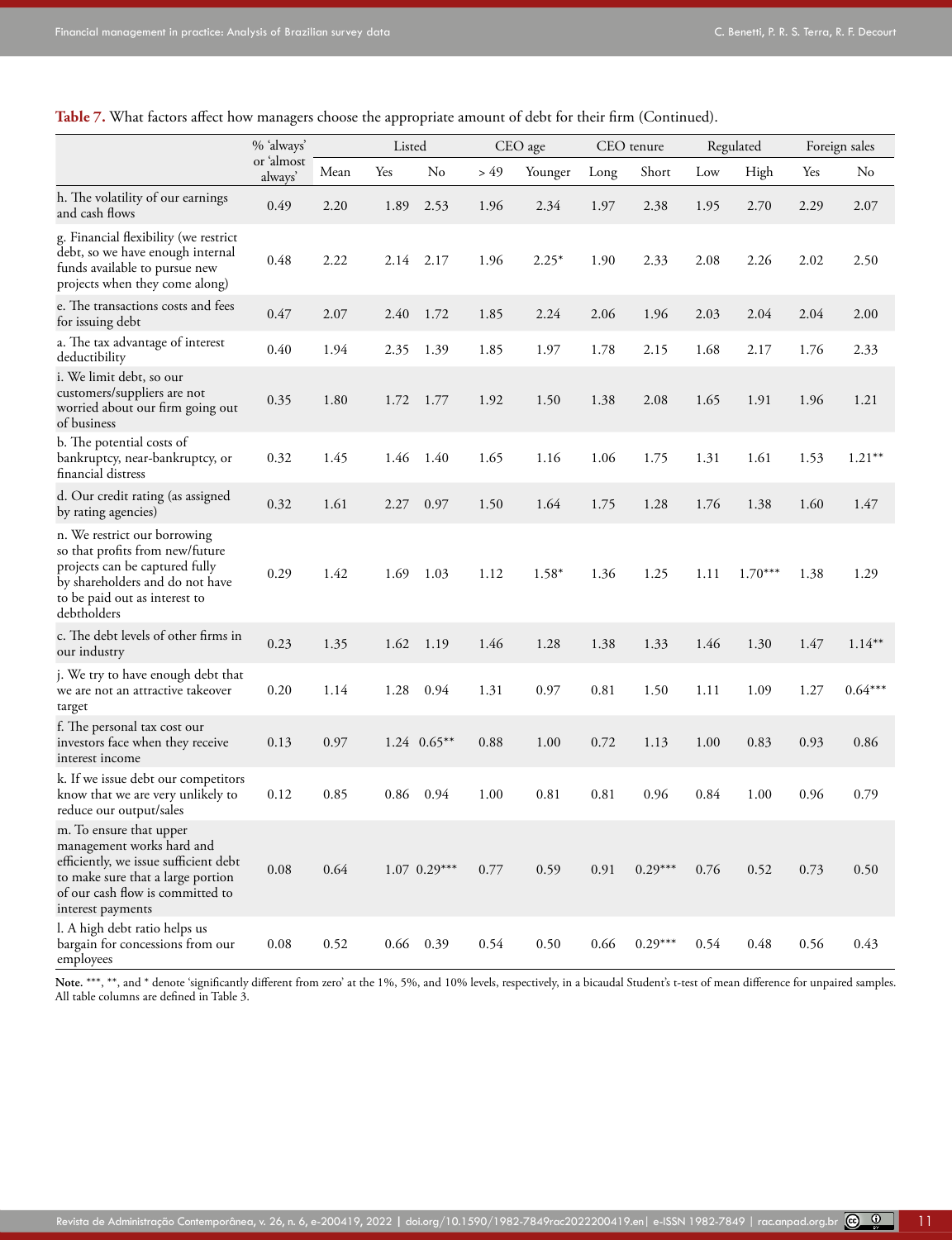### Capital structure

We surveyed managers about debt, equity, debt maturity, convertible debt, foreign debt, target debt ratios, credit ratings, and actual debt ratios. Table 7 shows the most important factors that affect how managers choose the appropriate amount of debt for their firm. Three factors have almost the same importance. The volatility of earnings and cash flows, financial flexibility, and transaction costs and fees for issuing debt are declared 'important' or 'very important' for 49%, 48%, and 47% of respondents, respectively.

There is not much difference conditional on firm characteristics for these three main factors. Only financial flexibility is significantly more important for younger CEOs than for older CEOs.

[Jensen \(1986\)](#page-16-16) considers that debt helps prevent such firms from wasting resources on low-return projects because it reduces their free cash flow. We found very little evidence that firms discipline managers in this way. Only 8% of respondents use debt for this purpose 'always' or 'almost always'.

Only 17.5% of respondent managers answered that their firm has seriously considered issuing debt in foreign countries. Most of them expressed their concerns about the cost of domestic debt relative to foreign debt.

This finding is readily associated with the high level of real interest rates practiced in Brazil since the adoption of inflation targeting by the Central Bank in 1999 and the commitment of the government to generate primary fiscal surpluses. This factor is significantly more important conditional on four firm characteristics: growth, manufacturing, listed, and regulated companies. The results are presented in Table 8.

We asked managers about the factors that affect the firm's debt policy. The results are shown in Table 9. Insufficient internal funds are the most important factor in the decision to issue debt,

65% of respondents selected this alternative as 'important' or 'very important'. This is consistent with the pecking-order theory. This factor is significantly more important for listed firms than unlisted firms and also for firms with younger CEOs.

Such behavior for listed firms is also confirmed by [David,](#page-15-18) [Nakamura, and Bastos \(2009\)](#page-15-18) and [Campos et al. \(2016\).](#page-15-17) [Tani](#page-16-17) [and Albanez \(2016\)](#page-16-17) analyzed whether high levels of corporate governance imply less adherence to the pecking-order theory, and they found that the pecking-order theory works better in the segment with lower corporate governance. This result suggests that more information asymmetry leads to more reliance on debt to finance the flow of funds deficit. These findings are in contrast to ours, that listed firms are more likely to behave as suggested by the pecking-order theory.

The second more important factor is the manager's feeling that market interest rates are particularly low. Market timing is especially important for listed firms.

Managers in Brazil are concerned with transaction costs, again an indication of a less developed capital market. This concern is significantly more important for regulated firms.

We asked managers about the factors that affect their firm's choice between short- and long-term debt and we found that the most important factors are matching the maturity of their debt with the life of their assets (40% of responses as 'important' or 'very important') and issuing long-term debt to minimize the risk of having to refinance in 'bad times' (35% of responses as 'important' or 'very important'). The results are presented in Table 10.

Matching the maturity of their debt with the life of their assets is significantly more important for growth firms than for value firms. There is no statistical difference in responses conditional on each separate firm characteristic to issue longterm debt to minimize the risk of having to refinance in 'bad times.'

| Table 8. What factors affect the firm's decisions about issuing foreign debt. |  |  |  |  |  |  |  |  |  |  |  |
|-------------------------------------------------------------------------------|--|--|--|--|--|--|--|--|--|--|--|
|-------------------------------------------------------------------------------|--|--|--|--|--|--|--|--|--|--|--|

| % 'always'<br>or 'almost<br>always' | Size                                                                         |       |           |        | P/E     |      | Leverage |      | Pay dividends  |       | Industry  |
|-------------------------------------|------------------------------------------------------------------------------|-------|-----------|--------|---------|------|----------|------|----------------|-------|-----------|
|                                     | Mean                                                                         | Small | Large     | Growth | $Non-G$ | Low  | High     | Yes  | N <sub>0</sub> | Manu. | Others    |
| 0.69                                | 2.73                                                                         | 3.00  | 2.78      | 3.33   | $1.50*$ | 2.75 | 3.00     | 2.76 | 3.00           | 3.38  | $2.47**$  |
| 0.32                                | 1.82                                                                         | 1.83  | 1.90      | 2.17   | 1.67    | 2.13 | 1.56     | 1.95 | 1.71           | 2.00  | $1.76***$ |
| 0.31                                | 1.35                                                                         | 1.00  | 1.50      | 1.33   | 1.20    | 1.00 | 1.56     | 1.29 | 1.57           | 1.14  | $1.38***$ |
| 0.25                                | 1.46                                                                         | 1.83  | $1.35***$ | 1.50   | 2.00    | 1.50 | $1.44*$  | 1.56 | 1.29           | 2.13  | $1.00**$  |
| 0.14                                | 0.71                                                                         | 0.00  | $0.95***$ | 0.57   | 0.80    | 1.13 | $0.33*$  | 0.89 | $0.29**$       | 0.75  | 0.59      |
|                                     | a. Favorable tax treatment relative<br>c. Providing a 'natural hedge' (e.g.: |       |           |        |         |      |          |      |                |       |           |

Continues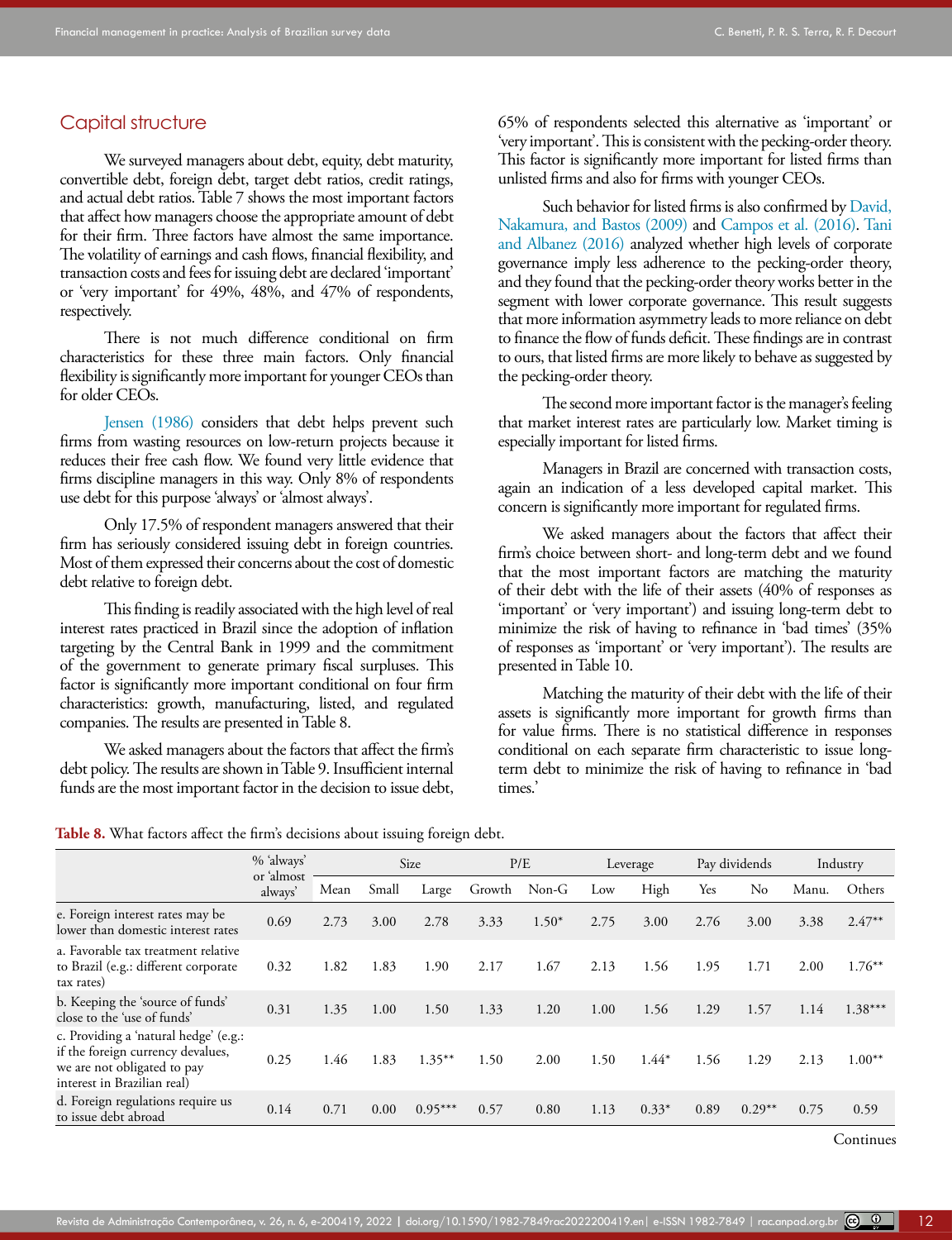#### **Table 8.** What factors affect the firm's decisions about issuing foreign debt (Continued).

|                                                                                                                                          | % 'always'<br>or 'almost<br>always' | Listed |            | CEO age        |      | CEO tenure |      | Regulated |      | Foreign sales |      |          |
|------------------------------------------------------------------------------------------------------------------------------------------|-------------------------------------|--------|------------|----------------|------|------------|------|-----------|------|---------------|------|----------|
|                                                                                                                                          |                                     | Mean   | <b>Yes</b> | No             | > 49 | Younger    | Long | Short     | Low  | High          | Yes  | $\rm No$ |
| e. Foreign interest rates may be<br>lower than domestic interest rates                                                                   | 0.69                                | 2.73   |            | $3.25$ 2.00*** | 2.78 | 2.87       | 2.59 | 3.50      | 2.73 | $3.00*$       | 3.13 | 2.63     |
| a. Favorable tax treatment relative<br>to Brazil (e.g.: different corporate<br>tax rates)                                                | 0.32                                | 1.82   | 2.00       | 1.63           | 1.90 | 1.88       | 1.84 | 2.17      | 1.76 | $2.11***$     | 1.88 | 2.13     |
| b. Keeping the 'source of funds'<br>close to the "use of funds'                                                                          | 0.31                                | 1.35   | 1.63       | 0.88           | 0.89 | 1.67       | 1.18 | 2.00      | 1.13 | 1.78          | 1.13 | 2.00     |
| c. Providing a 'natural hedge' (e.g.:<br>if the foreign currency devalues,<br>we are not obligated to pay<br>interest in Brazilian real) | 0.25                                | 1.46   | 1.53       | 1.33           | 0.90 | 1.81       | 1.16 | $2.50**$  | 0.94 | 2.44          | 1.31 | $2.00*$  |
| d. Foreign regulations require us<br>to issue debt abroad                                                                                | 0.14                                | 0.71   | 0.82       | 0.56           | 1.30 | $0.38***$  | 0.83 | 0.57      | 0.60 | 0.90          | 0.47 | 1.22     |

Note. \*\*\*, \*\*, and \* denote 'significantly different from zero' at the 1%, 5%, and 10% levels, respectively, in a bicaudal Student's t-test of mean difference for unpaired samples. All table columns are defined in Table 3.

**Table 9.** What factors affect the firm's debt policy.

|                                                                                                           | % 'always'            | Size   |       |              | P/E    |            | Leverage |           | Pay dividends |               | Industry |                |
|-----------------------------------------------------------------------------------------------------------|-----------------------|--------|-------|--------------|--------|------------|----------|-----------|---------------|---------------|----------|----------------|
|                                                                                                           | or 'almost<br>always' | Mean   | Small | Large        | Growth | Non-G      | Low      | High      | Yes           | No            | Manu.    | Others         |
| a. We issue debt when our recent<br>profits (internal funds) are not<br>sufficient to fund our activities | 0.65                  | 3.06   | 3.29  | 2.97         | 3.44   | 2.50       | 2.83     | 3.80      | 3.03          | 3.25          | 3.38     | 2.97           |
| c. We issue debt when interest<br>rates are particularly low                                              | 0.58                  | 2.80   | 2.70  | 2.91         | 3.40   | 2.50       | 2.90     | 3.07      | 2.92          | 2.64          | 2.77     | 2.81           |
| e. We delay issuing debt because<br>of transactions costs and fees                                        | 0.47                  | 2.39   | 2.19  | 2.49         | 3.11   | 2.00       | 2.61     | 2.29      | 2.56          | 1.95          | 2.57     | $2.21***$      |
| f. We delay retiring debt because<br>of recapitalization costs and fees                                   | 0.38                  | 2.11   | 1.85  | 2.31         | 3.22   | 1.60       | 2.00     | $2.57***$ | 2.24          | 1.86          | 2.00     | 2.21           |
| h. We issue debt when we have<br>accumulated substantial profits                                          | 0.22                  | 1.66   | 1.67  | 1.73         | 2.00   | 1.60       | 1.61     | 1.93      | 1.79          | 1.55          | 1.33     | $1.97***$      |
| b. Using debt gives investors a<br>better impression of our firm's<br>prospects than issuing stock        | 0.21                  | 1.67   | 1.92  | 1.53         | 1.89   | 1.60       | 1.52     | $2.00*$   | 1.67          | 1.77          | 1.75     | 1.74           |
| g. Changes in the price of our<br>common stock                                                            | 0.20                  | 1.66   | 1.52  | 1.82         | 2.78   | 1.80       | 1.36     | $2.14***$ | 1.89          | $1.32***$     | 1.81     | 1.67           |
| d. We use debt when our equity is<br>undervalued by the market                                            | 0.19                  | 1.57   | 1.59  | 1.58         | 2.33   | 1.78       | 1.43     | $1.79**$  | 1.81          | $1.23***$     | 1.55     | $1.66*$        |
|                                                                                                           | % 'always'            | Listed |       | CEO age      |        | CEO tenure |          | Regulated |               | Foreign sales |          |                |
|                                                                                                           | or 'almost<br>always' | Mean   | Yes   | No           | > 49   | Younger    | Long     | Short     | Low           | High          | Yes      | N <sub>o</sub> |
| a. We issue debt when our recent                                                                          | 0.46                  | 2.06   |       | 3.17 3.06**  | 3.04   | $3.23***$  | 3.06     | 3.24      | 3.20          | 2.96          | 3.13     | 3.21           |
| c. We issue debt when interest                                                                            | 0.27                  | 1.80   | 3.03  | $2.61*$      | 2.67   | 2.94       | 2.84     | 2.76      | 2.65          | 3.08          | 2.82     | 2.93           |
| e. We delay issuing debt because                                                                          | 0.23                  | 1.39   | 2.73  | 2.00         | 2.41   | 2.30       | 2.21     | 2.46      | 2.14          | $2.67*$       | 2.48     | 2.00           |
| f. We delay retiring debt because                                                                         | 0.14                  | 1.11   | 2.63  | 1.61         | 2.08   | 2.12       | 2.15     | 1.96      | 2.16          | 2.00          | 2.18     | $1.93*$        |
| h. We issue debt when we have                                                                             | 0.09                  | 0.66   | 1.86  | 1.55         | 1.92   | $1.53*$    | 1.69     | 1.75      | 1.97          | $1.26***$     | 1.69     | 1.79           |
| g. Changes in the price of our                                                                            | 0.08                  | 0.66   |       | 2.17 1.23*** | 1.50   | $1.84***$  | 1.59     | 1.79      | 1.73          | 1.61          | 1.62     | 1.93           |
| b. Using debt gives investors a                                                                           | 0.06                  | 0.67   | 1.68  | 1.73         | 1.60   | 1.81       | 1.57     | 1.83      | 1.80          | 1.57          | 1.65     | 1.93           |
| d. We use debt when our equity                                                                            | 0.03                  | 0.57   |       | 1.89 1.32*** | 1.40   | 1.74       | 1.42     | $1.79*$   | 1.57          | 1.61          | 1.60     | 1.57           |

Note. \*\*\*, \*\*, and \* denote 'significantly different from zero' at the 1%, 5%, and 10% levels, respectively, in a bicaudal Student's t-test of mean difference for unpaired samples. All table columns are defined in Table 3.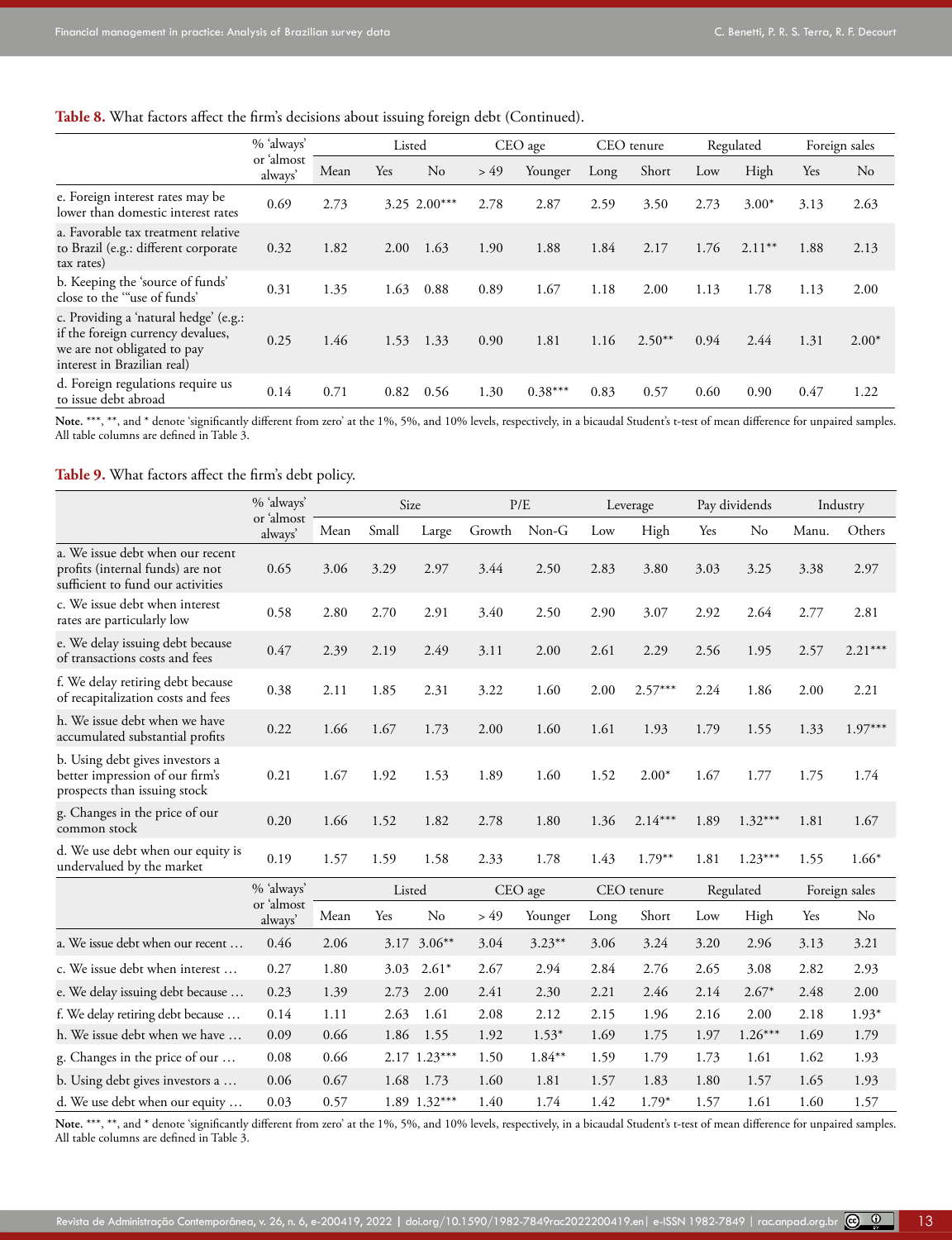**Table 10.** What factors affect the firm's choice between short- and long-term debt.

|                                                                                                                                                                                                 | % 'always'               | Size |        |           | P/E     |           | Leverage   |       | Pay dividends |           | Industry      |          |
|-------------------------------------------------------------------------------------------------------------------------------------------------------------------------------------------------|--------------------------|------|--------|-----------|---------|-----------|------------|-------|---------------|-----------|---------------|----------|
|                                                                                                                                                                                                 | or 'almost<br>always'    | Mean | Small  | Large     | Growth  | $Non-G$   | Low        | High  | Yes           | No        | Manu.         | Others   |
| b. Matching the maturity of our<br>debt with the life of our assets                                                                                                                             | 0.40                     | 2.00 | 1.89   | 2.06      | 2.67    | $1.40*$   | 2.04       | 1.47  | 1.95          | 2.04      | 1.96          | 1.97     |
| g. We issue long-term debt to<br>minimize the risk of having to<br>refinance in 'bad times'                                                                                                     | 0.35                     | 1.80 | 1.79   | 1.80      | 1.80    | 1.80      | 1.96       | 1.69  | 1.92          | 1.50      | 2.05          | 1.62     |
| a. We issue short-term when<br>short-term interest rates are low<br>compared to long-term rates                                                                                                 | 0.26                     | 1.66 | 2.14   | 1.40      | 1.78    | $1.00*$   | 1.63       | 1.40  | 1.76          | 1.68      | 1.87          | 1.57     |
| c. We issue short-term when we<br>are waiting for long-term market<br>interest rates to decline                                                                                                 | 0.20                     | 1.18 | 1.21   | 1.26      | 1.22    | 1.00      | 1.19       | 1.13  | 1.14          | 1.36      | 1.27          | 1.14     |
| e. We expect our credit rating to<br>improve, so we borrow short-term<br>until it does                                                                                                          | 0.18                     | 0.94 | 1.45   | $0.60***$ | 0.56    | 0.70      | 0.78       | 0.80  | 0.66          | $1.48***$ | 0.91          | 0.92     |
| d. We borrow short-term so<br>that returns from new projects<br>can be captured more fully<br>by shareholders, rather than<br>committing to pay long-term<br>profits as interest to debtholders | 0.17                     | 0.97 | 1.07   | 0.83      | 0.33    | $1.10***$ | 0.88       | 0.64  | 0.97          | $0.92*$   | 0.91          | 0.97     |
| f. Borrowing short-term reduces<br>the chance that our firm will want<br>to take on risky projects                                                                                              | 0.16                     | 1.03 | 1.54   | $0.57***$ | 0.22    | $0.56**$  | 1.00       | 0.64  | 0.68          | 1.54      | 1.13          | 0.84     |
|                                                                                                                                                                                                 | % 'always'<br>or 'almost |      | Listed |           | CEO age |           | CEO tenure |       | Regulated     |           | Foreign sales |          |
|                                                                                                                                                                                                 | always'                  | Mean | Yes    | No        | > 49    | Younger   | Long       | Short | Low           | High      | Yes           | $\rm No$ |
| b. Matching the maturity of our<br>debt with                                                                                                                                                    | 0.40                     | 2.00 | 2.10   | 1.88      | 2.11    | 1.86      | 1.76       | 2.31  | 1.75          | 2.39      | 2.06          | 1.86     |
| g. We issue long-term debt to<br>minimize                                                                                                                                                       | 0.35                     | 1.80 | 1.93   | 1.59      | 2.23    | 1.46      | 1.91       | 1.56  | 1.76          | 1.76      | 1.88          | 1.31     |
| a. We issue short term when<br>short-term                                                                                                                                                       | 0.26                     | 1.66 | 1.60   | 1.82      | 2.00    | 1.53      | 1.61       | 1.93  | 1.63          | 1.91      | 1.86          | 1.43     |
| c. We issue short-term when we<br>are                                                                                                                                                           | 0.20                     | 1.18 | 1.20   | 1.19      | 1.50    | 1.08      | 1.27       | 1.22  | 1.08          | 1.50      | 1.15          | 1.64     |
| e. We expect our credit rating to<br>improve                                                                                                                                                    | 0.18                     | 0.94 | 0.80   | $1.06*$   | 1.08    | 0.94      | 1.00       | 1.04  | 0.95          | 1.05      | 0.98          | 1.07     |
| d. We borrow short-term so that<br>returns                                                                                                                                                      | 0.17                     | 0.97 | 0.97   | 0.88      | 1.33    | $0.66***$ | 1.00       | 0.85  | 1.03          | 0.82      | 0.94          | 1.00     |
| f. Borrowing short-term reduces<br><u>the </u>                                                                                                                                                  | 0.16                     | 1.03 | 0.77   | 1.21      | 0.92    | 0.94      | 1.00       | 0.88  | 0.97          | 1.09      | 0.96          | 1.23     |

Note. \*\*\*, \*\*, and \* denote 'significantly different from zero' at the 1%, 5%, and 10% levels, respectively, in a bicaudal Student's t-test of mean difference for unpaired samples. All table columns are defined in Table 3.

It is also important to notice that the availability of long-term debt financing in Brazil is restricted. Capital market instruments are extensively used only by a handful of large corporations and the majority of private firms rely mostly on bank credit to finance their operations. Bank credit is usually of shorter maturity than capital market instruments, so perhaps the answers reflect this environment. These results are also shown in Table 10.

# **CONCLUDING REMARKS**

This study presents preliminary evidence on the practice of finance in an emerging market at the beginning of the XXI century. After rigorously translating and validating the survey instrument, we administered it to 1,699 Brazilian firms in two waves. We received 160 responses (for a return rate of 9.4%), which we compare to the results gathered by [Graham and Harvey \(2001\)](#page-16-6) and [Brounen et al. \(2004\)](#page-15-0).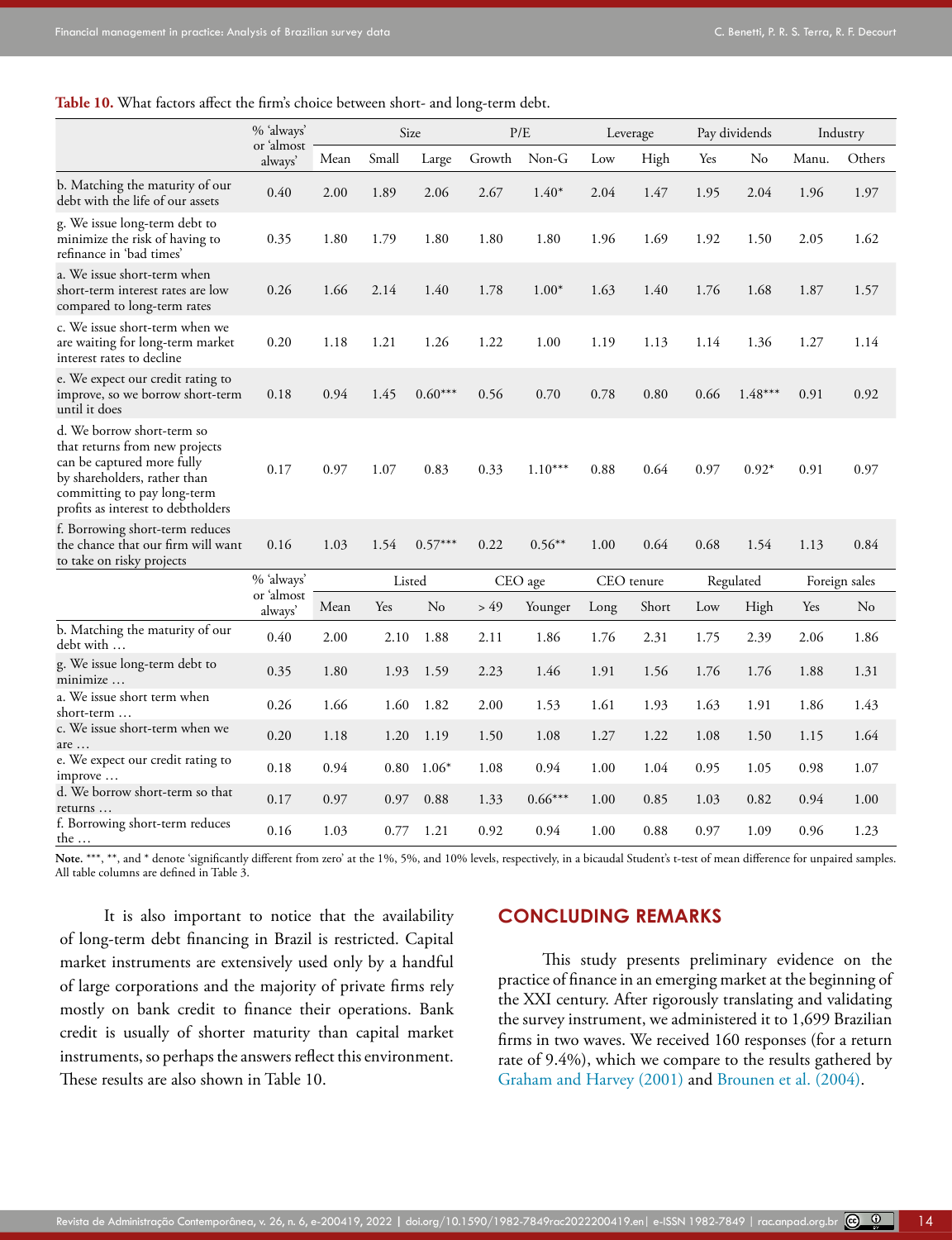The results of the financial policy survey in Brazil indicate that firms employ NPV and IRR as preferred investment techniques and the CAPM and its variations as the method for computing the cost of equity capital. In accordance with the findings from North America and Europe, only 5.6% of Brazilian CFOs adjust either the discount rate or the cash flow for specific risks in project valuation. They are also concerned with the cost of debt, transaction costs of market instruments, and use internal funds as their main investment funding source. In addition, the conditional analysis indicates that large, listed, growth, and regulated firms behave significantly differently regarding financial decisions than their counterparts. Therefore, the most important takeaway from this study is that the institutional environment (i.e., markets, institutions, instruments, and the economy) is an important determinant of the practice of corporate finance.

Brazilian firms are smaller, less internationalized, more closely held, and operate more in the utility sector than North American firms, and Brazilian CFOs are younger than North American ones. Regarding financial policies, several contrasts are documented between the two groups of CFOs. A preliminary analysis of the results raises the hypothesis that differences in the practice of finance emerge from the institutional environment specific to Brazil.

Field research in corporate finance enables a better understanding of the decision-making process of financial managers. Cross-cultural field research such as this one may help highlight the role of the legal, institutional, and macroeconomic frameworks in the financial manager's decisions. Therefore, cross-country comparative field studies are a promising path for the furthering of financial theory.

The results also failed to provide support to peckingorder, trade-off, and market-timing theories that posit capital structure is merely an accumulation of past attempts to time the equity market. [Graham and Harvey \(2001\)](#page-16-6) argue that the relatively low support for these capital structure theories indicates either that there is a problem with the theories or that practitioners are ignoring them. We conjecture that the reason for these discrepancies may be that no one theory is good enough and that these theories are complementary rather than substitutes.

Overall, our results show that, despite this survey being conducted in an emerging country, the practice of corporate finance is similar among CFOs in North America and Europe. At least it used to be so in the late XX and early XXI centuries.

Accordingly, the findings of our survey may not be as relevant to the present compared to when Brazilian CFOs were engaging with capital budgeting, cost of capital, and capital structure decisions before IFRS implementation for the first time, the global financial crisis of 2007-2008, and after COVID-19. Nonetheless, they do provide insights as to the kinds of concerns that may arise in emerging markets, from a Brazilian CFO perspective, and so are likely to be relevant to any emerging country taking into consideration the cost of capital, capital budgeting, and capital structure decisions.

This study has the limitation of being a single country, one-time survey. Nonetheless, it makes a valuable addition to the current understanding in the field of corporate finance in general and the Brazilian scenario in particular. This study not only evaluates the capital budgeting techniques used by Brazilian firms but also studies their practices for the cost of capital and capital structure decisions. The study documents the impact of certain variables such as the size of firms, regulation, industry, sales revenue, CEO's age, and CEO's education level on the capital budgeting practices. Additionally, investment practices in Brazil are consistent with academic theory. The results present a higher sophistication among the larger, listed, growth, and regulated firms with highly qualified CEOs.

Financial literature promotes the advantage of NPV being consistent with shareholders' wealth maximization and sustains that the IRR method is tricky because of its many shortcomings. However, this survey suggests the increasing preference for IRR and NPV as investment techniques for Brazilian firms when compared to earlier surveys (for instance, [Fensterseifer, Galesne, & Ziegelmann, 1987;](#page-15-12) [Fensterseifer](#page-15-13) [& Saul, 1993;](#page-15-13) [Saul, 1999](#page-16-13)). As future research, we suggest the administration of the same survey again (after the IFRS adoption, the global financial crisis, and the COVID-19 pandemic) to contrast these results. That would give the finance community an insight into the evolution of the practice of finance in the past couple of decades — and how it has been affected by such profound events. In addition, in the financial theory, there is a large number of investment practices not frequently used by Brazilian firms (as real options, Monte Carlo simulation, MIRR, and other advanced methods). An investigation into the reasons for this lack of use can help improve the investment practices of Brazilian firms. As a final suggestion, we believe that developing surveys for single topics each time (capital budgeting, capital structure, and cost of capital) can open an opportunity to investigate in more depth some aspects not investigated here, as well as to approximate the practice of finance to its subjacent theory.

#### **NOTE**

1. Retrieved from [http://faculty.fuqua.duke.edu/~charvey/](http://faculty.fuqua.duke.edu/~charvey/Research/GHSurvey/GH_JFE2001.XLS) [Research/GHSurvey/GH\\_JFE2001.XLS](http://faculty.fuqua.duke.edu/~charvey/Research/GHSurvey/GH_JFE2001.XLS) on July 30, 2006.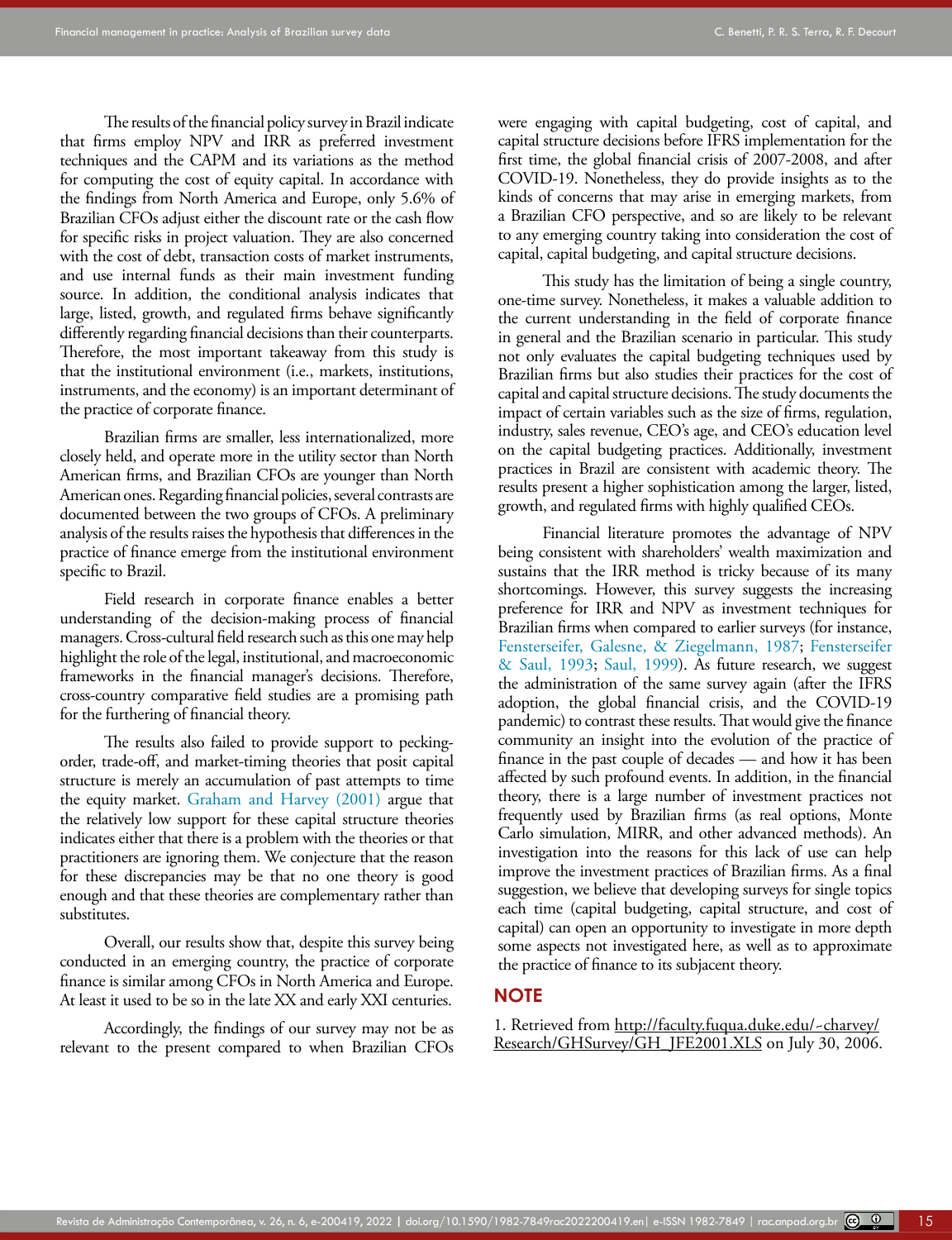#### **ACKNOWLEDGMENTS**

The authors would like to express their gratitude for the generous contributions provided by Marcos A. A. Balbinotti, Leonildo Bernardon, Dirk Brounen, Newton C. A. da Costa Jr., Abe de Jong, Carlos Alberto Diehl, William Eid Jr., John R. Graham, Campbell R. Harvey, Ricardo Hingel, Gilberto de O. Kloeckner, Kees Koedijk, Werner Kuchenbacker, Ricardo P. C. Leal, Wilson T. Nakamura,

#### **REFERENCES**

- <span id="page-15-2"></span>Almeida, H., Campello, M., Cunha, I. & Weisbach, M.  $(2014)$ , Corporate liquidity management:<br>conceptual framework and survey. Annual A conceptual framework and survey. *Review of Financial Economics*, 6(1), 135-162. <https://doi.org/10.1146/annurev-financial-110613-034502>
- <span id="page-15-8"></span>Arnold, G. C. & Hatzopoulos, P. D. (2000). The theory-practice gap in capital budgeting: evidence from the United Kingdom. *Journal of Business Finance & Accounting*, *27*(5‐6), 603- 626. <https://doi.org/10.1111/1468-5957.00327>
- <span id="page-15-15"></span>Balbinotti, M. A. A., Benetti, C. & Terra, P. R. S. (2007). Translation and validation of the Graham-Harvey survey for the Brazilian context. *International Journal of Managerial Finance*, *3*(1), 26-48.<https://doi.org/10.1108/17439130710721644>
- <span id="page-15-11"></span>Bancel, F. & Mittoo, U. R. (2004). Cross-country determinants of capital structure choice: a survey of European firms. *Financial Management*, *33*(4), 103-132. <https://www.jstor.org/stable/3666330>
- <span id="page-15-4"></span>Block, S. B. (1999). A study of financial analysts: Practice and theory. *Financial Analysts Journal*, *55*(4), 86-95. <https://doi.org/10.2469/faj.v55.n4.2288>
- <span id="page-15-9"></span>Beattie, V., Goodacre, A. & Thomson, S. J. (2006). Corporate financing decisions: UK survey evidence. *Journal of Business Finance & Accounting*, *33*(9‐10), 1402-1434. <https://doi.org/10.1111/j.1468-5957.2006.00640.x>
- <span id="page-15-5"></span>Brav, A., Graham, J. R., Harvey, C. R. & Michaely, R. (2005). Payout policy in the 21st century. *Journal of Financial Economics*, *77*(3), 483-527. <https://doi.org/10.1016/j.jfineco.2004.07.004>
- <span id="page-15-0"></span>Brounen, D., De Jong, A. & Koedijk, K. (2004). Corporate finance in Europe: Confronting theory with practice. *Financial Management*, *33*(4), 71-101. <https://www.jstor.org/stable/3666329>
- <span id="page-15-6"></span>Bruner, R. F., Eades, K. M., Harris, R. S. & Higgins, R. C. (1998). Best practices in estimating the cost of capital: Survey and synthesis. *Financial Practice*  13-28. Retrieved from <https://www.hbs.edu/faculty/Pages/item.aspx?num=50378>
- <span id="page-15-17"></span>Campos, A. L., Jucá, M. N. & Nakamura, W. T. (2016). Como os gestores brasileiros tomam suas decisões de custo de capital? *Revista Base (Administração e Contabilidade) da UNISINOS*, *13*(4), 309-330. https://doi.org/10.4013/base.2016.134.04

Walter L. Ness, Wladimir Omiechuk, Ernani Ott, Sandro Rigo, Antônio Z. Sanvicente, Eduardo Schiehll, Osvaldo B. Schirmer, Rodrigo O. Soares, Fernando C. Zanella, and João Zani. The authors would also like to thank Ms. Melícia S. Ferri, Flávia W. Nestrovski, and Mr. Eduardo L. Matzenbacher for the general research assistance. Any remaining errors are our responsibility.

- <span id="page-15-1"></span>Colla, P., Ippolito, F. & Li, K. (2020). Debt structure. *Annual Review of Financial Economics*, *12*(1), 193-215. <https://doi.org/10.1146/annurev-financial-012820-015057>
- <span id="page-15-18"></span>David, M., Nakamura, W. T. & Bastos, D. D. (2009). Estudo dos modelos trade-off e pecking order para as variáveis endividamento e payout em empresas brasileiras (2000-2006). *RAM. Revista de Administração Mackenzie*, *10*(6), 132-153. <https://doi.org/10.1590/S1678-69712009000600008>
- <span id="page-15-10"></span>Dhanani, A. (2005). Corporate dividend policy: The views of British financial managers. *Journal of Business Finance & Accounting*, *32*(7‐8), 1625-1672. <https://doi.org/10.1111/j.0306-686X.2005.00643.x>
- <span id="page-15-16"></span>Dommeyer, C. J. & Moriarty, E. (2000). Comparing two forms of an e-mail survey: Embedded vs attached. *International Journal of Market Research*, *42*(1), 1-10. <https://doi.org/10.1177/147078530004200103>
- <span id="page-15-14"></span>Eid, W. Junior (1996). Custo e estrutura de capital: O comportamento das empresas brasileiras. *Revista de Administração de Empresas*, *36*(4), 51-59. <https://doi.org/10.1590/S0034-75901996000400006>
- <span id="page-15-7"></span>Epps, R. W. & Mitchem, C. E. (1994). A comparison of capital budgeting techniques with those used in Japan and Korea. *Advances in International Accounting*, *7*, 205-214.
- <span id="page-15-3"></span>Farre-Mensa, J., Michaely, R. & Schmalz, M. (2014). Payout policy. *Annual Review of Financial Economics*, 6(1), 75-134. <https://doi.org/10.1146/annurev-financial-110613-034259>
- <span id="page-15-13"></span>Fensterseifer, J. E. & Saul, N. (1993). Investimentos de capital nas grandes empresas. *Revista de Administração*, *28*(3), 3-12. Retrieved from [http://www.spell.org.br/documentos/](http://www.spell.org.br/documentos/ver/18603/investimentos-de-capital-nas-grandes-empresas) [ver/18603/investimentos-de-capital-nas-grandes-empresas](http://www.spell.org.br/documentos/ver/18603/investimentos-de-capital-nas-grandes-empresas)
- <span id="page-15-12"></span>Fensterseifer, J. E., Galesne, A. & Ziegelmann, J. (1987). A utilização de técnicas analíticas nas decisões de investimento de capital das grandes empresas no Brasil. *Revista de Administração da Universidade de São Paulo*, *22*(4). Retrieved from [http://](http://www.spell.org.br/documentos/ver/18971/a-utilizacao-de-tecnicas-analiticas-nas-decisoes-de-investimento-de-capital-das-grandes-empresas-no-brasil) [www.spell.org.br/documentos/ver/18971/a-utilizacao](http://www.spell.org.br/documentos/ver/18971/a-utilizacao-de-tecnicas-analiticas-nas-decisoes-de-investimento-de-capital-das-grandes-empresas-no-brasil)[de-tecnicas-analiticas-nas-decisoes-de-investimento-de](http://www.spell.org.br/documentos/ver/18971/a-utilizacao-de-tecnicas-analiticas-nas-decisoes-de-investimento-de-capital-das-grandes-empresas-no-brasil)[capital-das-grandes-empresas-no-brasil](http://www.spell.org.br/documentos/ver/18971/a-utilizacao-de-tecnicas-analiticas-nas-decisoes-de-investimento-de-capital-das-grandes-empresas-no-brasil)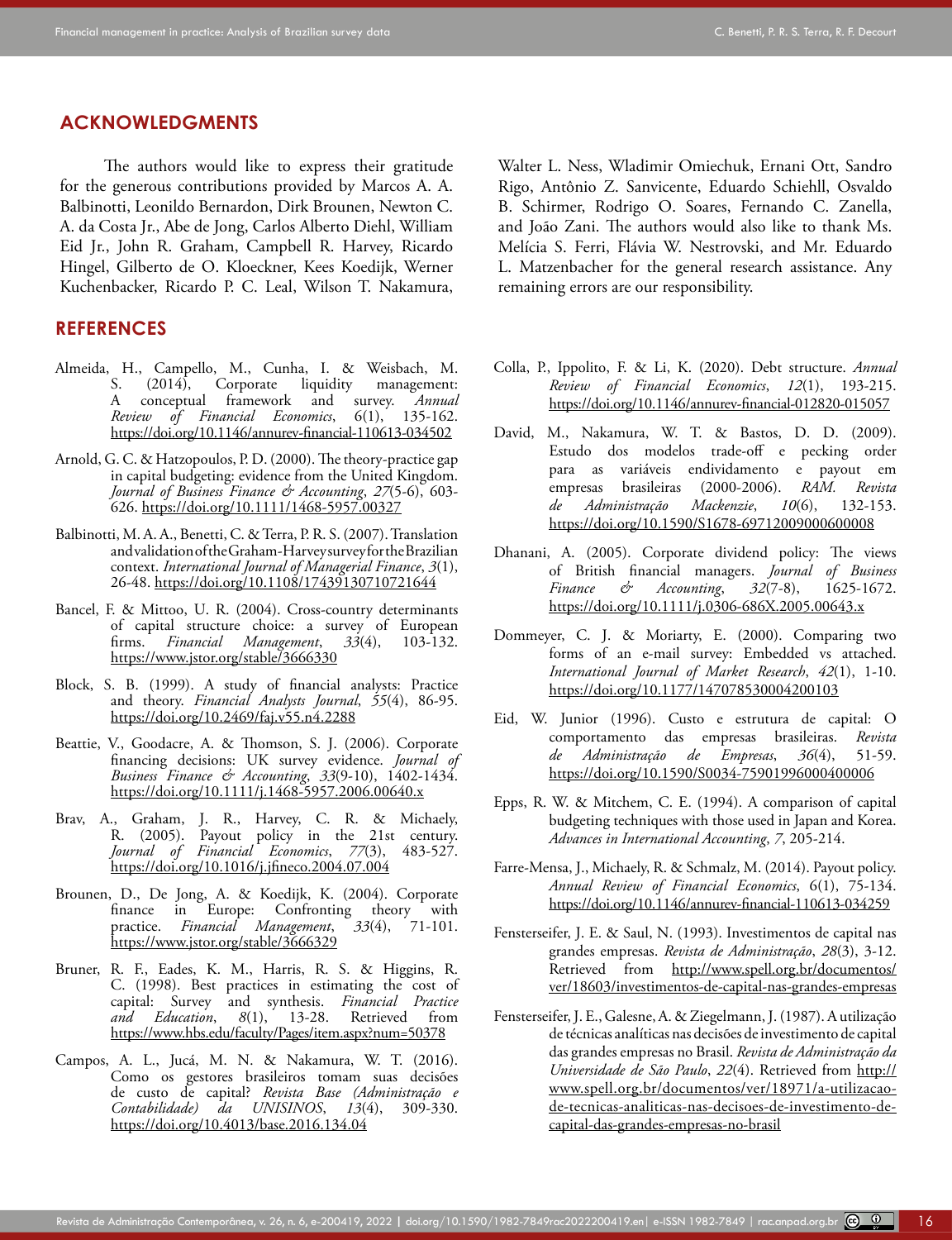- <span id="page-16-4"></span>Gitman, L. J. & Forrester, J. R. Jr. (1977). A survey of capital budgeting techniques used by major US firms. *Financial Management*, 66-71. <https://doi.org/10.2307/3665258>
- <span id="page-16-5"></span>Gitman, L. J. & Mercurio, V. A. (1982). Cost of capital techniques used by major US firms: Survey and analysis of Fortune's 1000. *Financial Management*, 21-29. <https://doi.org/10.2307/3665228>
- <span id="page-16-6"></span>Graham, J. R. & Harvey, C. R. (2001). The theory and practice of corporate finance: Evidence from the field. *Journal of Financial Economics*, *60*(2-3), 187-243. [https://doi.org/10.1016/S0304-405X\(01\)00044-7](https://doi.org/10.1016/S0304-405X(01)00044-7)
- <span id="page-16-3"></span>Graham, J. R. & Leary, M. T. (2011). A review of empirical capital structure research and directions for the future. *Annual Review of Financial Economics*, *3*(1), 309-345. <https://doi.org/10.1146/annurev-financial-102710-144821>
- Hernández-Nieto, R. A. (2002). *Contributions to statistical analysis*. Mérida, ES: Universidad de Los Andes.
- <span id="page-16-2"></span>Jagannathan, R., Liberti, J., Liu, B. & Meier, I. (2017). A firm's cost of capital. *Annual Review of Financial Economics*, *9*(1), 259-282. <https://doi.org/10.1146/annurev-financial-110716-032429>
- <span id="page-16-16"></span>Jensen, M. C. (1986). Agency costs of free cash flow, corporate finance, and takeovers. *The American Economic Review*, *76*(2), 323-329.<https://www.jstor.org/stable/1818789>
- <span id="page-16-15"></span>Klassen, R. D. & Jacobs, J. (2001). Experimental comparison of web, electronic and mail survey technologies in operations management. *Journal of Operations Management*, *19*(6), 713- 728. [https://doi.org/10.1016/S0272-6963\(01\)00071-7](https://doi.org/10.1016/S0272-6963(01)00071-7)
- <span id="page-16-7"></span>Lintner, J. (1956). Distribution of incomes of corporations among dividends, retained earnings, and taxes.<br>The American Economic Review, 46(2), 97-113.  $American Economic Review,$ <https://www.jstor.org/stable/1910664>
- <span id="page-16-12"></span>Maquieira, C. P., Preve, L. A. & Sarria-Allende, V. (2012). Theory and practice of corporate finance: Evidence and distinctive features in Latin America. *Emerging Markets Review*, *13*(2), 118-148.<https://doi.org/10.1016/j.ememar.2011.11.001>
- <span id="page-16-1"></span>Neuhauser, K. L. (2007). Survey research in finance. *International Journal of Managerial Finance*, *3*(1), 5-10. <https://doi.org/10.1108/17439130710721626>
- <span id="page-16-0"></span>Percival, J. (1993). Why don't we just ask them? *Financial Practice & Education*, *3*(2), 9-9.
- <span id="page-16-10"></span>Pike, R. (1996). A longitudinal survey on capital budgeting practices. *Journal of Business Finance & Accounting*, *23*(1), 79-92. <https://doi.org/10.1111/j.1468-5957.1996.tb00403.x>
- <span id="page-16-8"></span>Poterba, J. M. & Summers, L. H. (1995). A CEO survey of US companies' time horizons and hurdle rates. *MIT Sloan Management Review*, *37*(1), 43-53. Retrieved from [https://sloanreview.mit.edu/article/a-ceo-survey-of-us](https://sloanreview.mit.edu/article/a-ceo-survey-of-us-companies-time-horizons-and-hurdle-rates/)[companies-time-horizons-and-hurdle-rates/](https://sloanreview.mit.edu/article/a-ceo-survey-of-us-companies-time-horizons-and-hurdle-rates/)
- <span id="page-16-11"></span>Sangster, A. (1993). Capital investment appraisal techniques: a survey of current usage. *Journal of Business Finance & Accounting*, *20*(3), 307-332. <https://doi.org/10.1111/j.1468-5957.1993.tb00258.x>
- <span id="page-16-13"></span>Saul, N. (1999, May). Critérios de decisão e avaliação de investimento nas grandes empresas do Brasil. *Proceedings of the Congreso Latinoamericano de Estrategia SLADE,* Buenos Aires, 13.
- <span id="page-16-9"></span>Stanley, M. T. & Block, S. B. (1984). A survey of multinational capital budgeting. *Financial Review*, *19*(1), 36-54. <https://doi.org/10.1111/j.1540-6288.1984.tb01083.x>
- <span id="page-16-17"></span>Tani, B. B. & Albanez, T. (2016). Decisões de financiamento das companhias listadas nos diferentes segmentos de governança da BM&FBovespa segundo a teoria de pecking order. *Contabilidade, Gestão e Governança*, *19*(2), 317-334. [http://dx.doi.org/10.21714/1984-3925\\_2016v19n2a8](http://dx.doi.org/10.21714/1984-3925_2016v19n2a8)
- <span id="page-16-14"></span>Vallerand, R. J. (1989). Vers une méthodologie de validation transculturelle de questionnaires psychologiques: Implications pour la recherche en langue française. *Canadian Psychology/Psychologie Canadienne*, *30*(4), 662-680. [https://doi.org/10.1037/h0079856](https://psycnet.apa.org/doi/10.1037/h0079856)